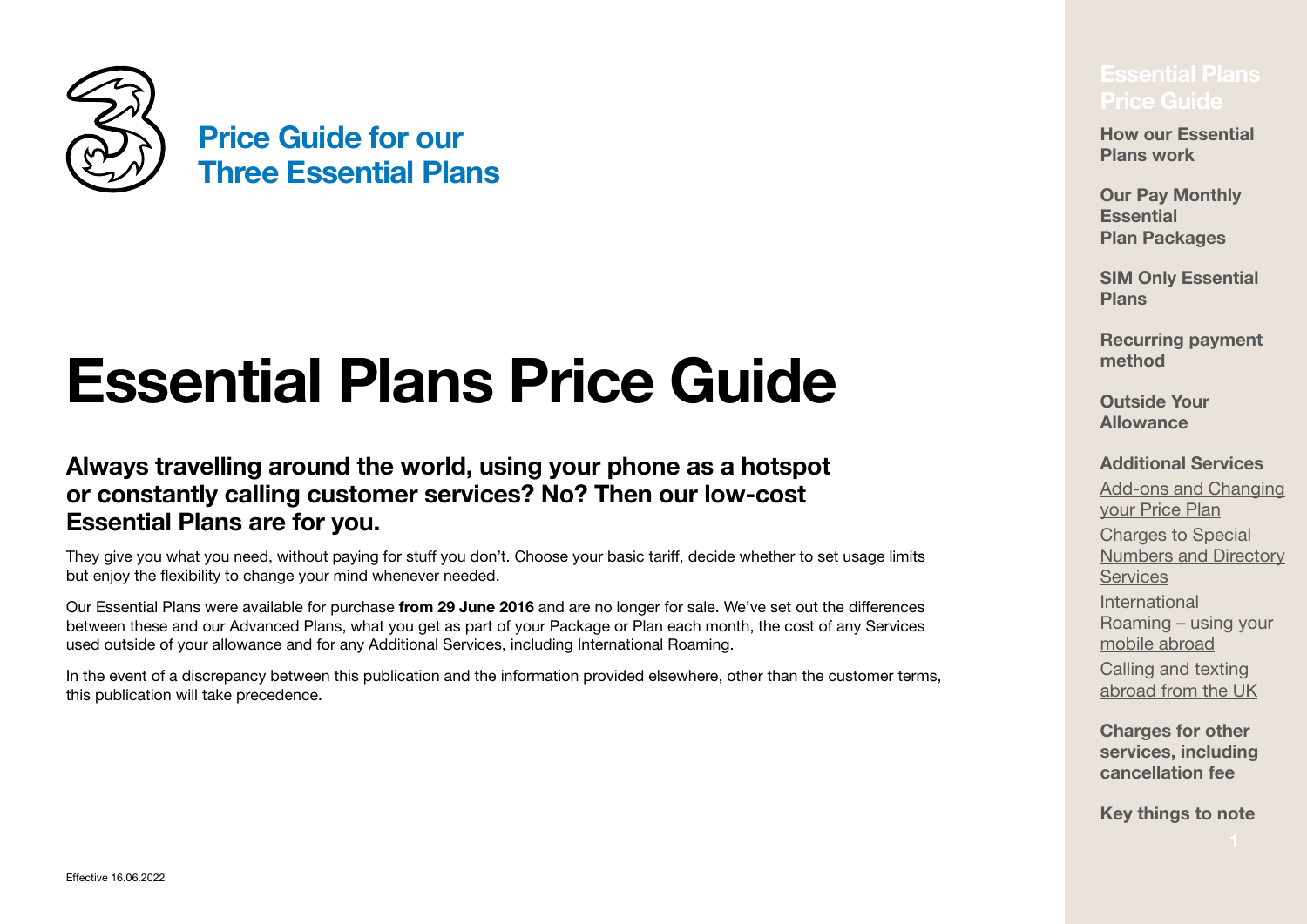# <span id="page-1-0"></span>**Contents** *Contents*

| <b>How our Essential Plans work</b>                    | 3  |  |
|--------------------------------------------------------|----|--|
| <b>Our Pay Monthly Essential Plan Packages</b>         |    |  |
| <b>SIM Only Essential Plans</b>                        | 5  |  |
| Recurring payment method                               | 6  |  |
| <b>Outside Your Allowance</b>                          |    |  |
| <b>Additional Services</b>                             | 8  |  |
| - Add-ons and Changing your Price Plan                 | 9  |  |
| Charges to Special Numbers and Directory Services      | 11 |  |
| - International Roaming - using your mobile abroad     | 14 |  |
| - Calling and texting abroad from the UK               | 18 |  |
| Charges for other services, including cancellation fee | 19 |  |
| Key things to note                                     | 20 |  |

### **Three Customer Services**

Hutchison 3G UK Ltd PO Box 333 Glasgow G2 9AG

© from 2020 Hutchison 3G UK Limited. A member of CK Hutchison Holdings. Registered office: 450 Longwater Avenue, Green Park, Reading, Berkshire, RG2 6GF.

Published by Hutchison 3G UK Limited, trading as Three. All rights in this publication are reserved and no part may be reproduced without the prior written permission of the publisher. '3' and its related images, logos and names used in this publication are trademarks of the Hutchison Whampoa group of companies. The contents of this publication are believed to be correct at the time of going to press, but any information, products or services mentioned may be modified, supplemented or withdrawn.

The provision of any products and services by Hutchison 3G UK Limited is subject to Three's customer terms for use of Three Services (available at [Three.co.uk/terms](http://Three.co.uk/terms) under 'Terms for use of Three Services').

The customer terms will take precedence if there is any discrepancy with this publication. In the event of a discrepancy between this publication and information provided on [Three.co.uk,](http://Three.co.uk) other than the customer terms, this publication will take precedence.

**How our Essential [Plans work](#page-2-0)**

**Our Pay Monthly Essential Plan Packages**

**[SIM Only Essential](#page-4-0)  [Plans](#page-4-0)**

**[Recurring payment](#page-5-0)  [method](#page-5-0)**

**[Outside Your](#page-6-0)  [Allowance](#page-6-0)**

#### **[Additional Services](#page-7-0)**

Add-ons and Changing [your Price Plan](#page-8-0) Charges to Special [Numbers and Directory](#page-10-0)  **[Services](#page-10-0)** [International](#page-13-0)  Roaming [– using your](#page-13-0)  [mobile abroad](#page-13-0) Calling and texting abroad from the UK

**[Charges for other](#page-19-0)  [services, including](#page-19-0)  [cancellation fee](#page-19-0)**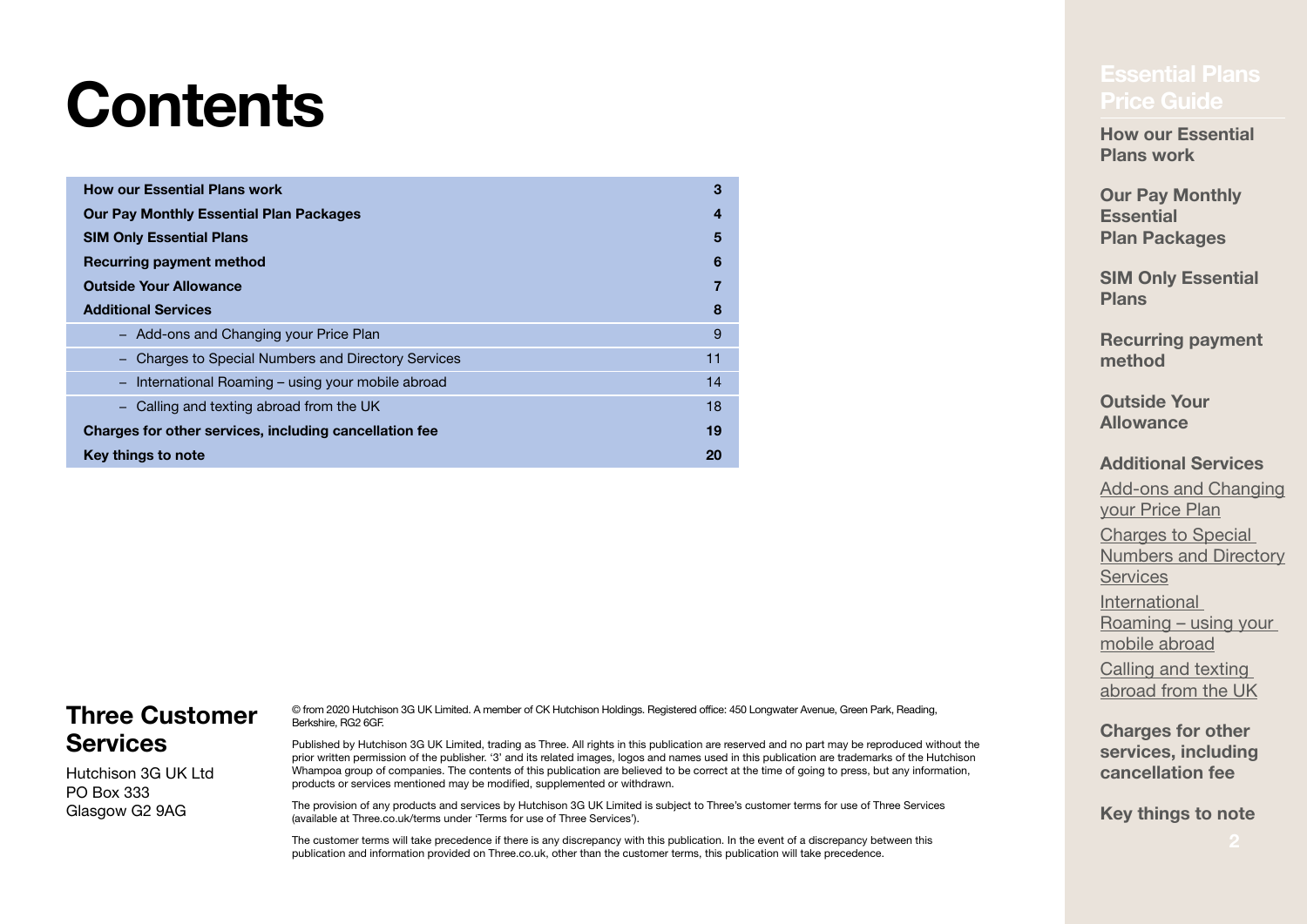# <span id="page-2-0"></span>**[Essential Plans](#page-0-0) How our Essential Plans work Price Guide**

**We like to do things differently here at Three. And we recognise that you may like to do things differently too. What works for one person may not be right for another. So we've developed a new range of Essential Plans that are a bit different from our Advanced Plans. Check out the table below to see our Essential Plan benefits and how they're different.**

| <b>Our Essential Plan Benefits</b>                                      | What's not included?                                                   |
|-------------------------------------------------------------------------|------------------------------------------------------------------------|
| + Get a smarter mobile plan where you only ever pay for what you        | - Go Roam Around the World - on our Essential Plans, your plan's       |
| need - frills removed.                                                  | allowances can be used in the UK and in our Go Roam in Europe          |
| + Set your own limits for voice and data to avoid getting that shocking | destinations. You can still use your phone abroad outside of Europe,   |
| big bill.                                                               | but you'll be charged our standard roaming rates for any use.          |
| + Text alerts when you get close to your allowance limits.              | - Using your plan's data allowance to create a Personal Hotspot.       |
| + Change your plan - temporarily or permanently - when you need to.     | - Free calls to Three Customer Services - these will normally come out |
| + Get a Personal Hotspot Add-on later (1 GB, 3 GB or 6 GB).             | of your minutes allowance (if available) or otherwise charged at your  |
| + Go Roam in Europe.                                                    | standard out of allowance rate (see page 6).                           |

Our Essential Plans are available on both Pay Monthly Packages, which include a handset and have a minimum term of 24 months, and on a SIM Only basis, where you can choose a minimum term of 1 or 12 months. You can cancel your contract at any time on 30 days' notice (there may be a cancellation fee payable if you're still within your minimum term – see [page](#page-19-0) 20).

Whether you're on a Pay Monthly Essential Plan Package or SIM Only Essential Plan, you'll get a monthly allowance of voice, text and data for use within the UK and Go Roam in Europe destinations. Any international use outside of Go Roam in Europe will be charged at the roaming rates set out on pages 14-[18.](#page-17-0) How this works is set out below.

**How our Essential Plans work**

**Our Pay Monthly Essential Plan Packages**

**SIM Only Essential Plans**

**Recurring payment method**

**Outside Your Allowance**

**Additional Services** Add-ons and Changing your Price Plan Charges to Special

Numbers and Directory **Services** International Roaming – using your

mobile abroad Calling and texting

abroad from the UK

**Charges for other services, including cancellation fee**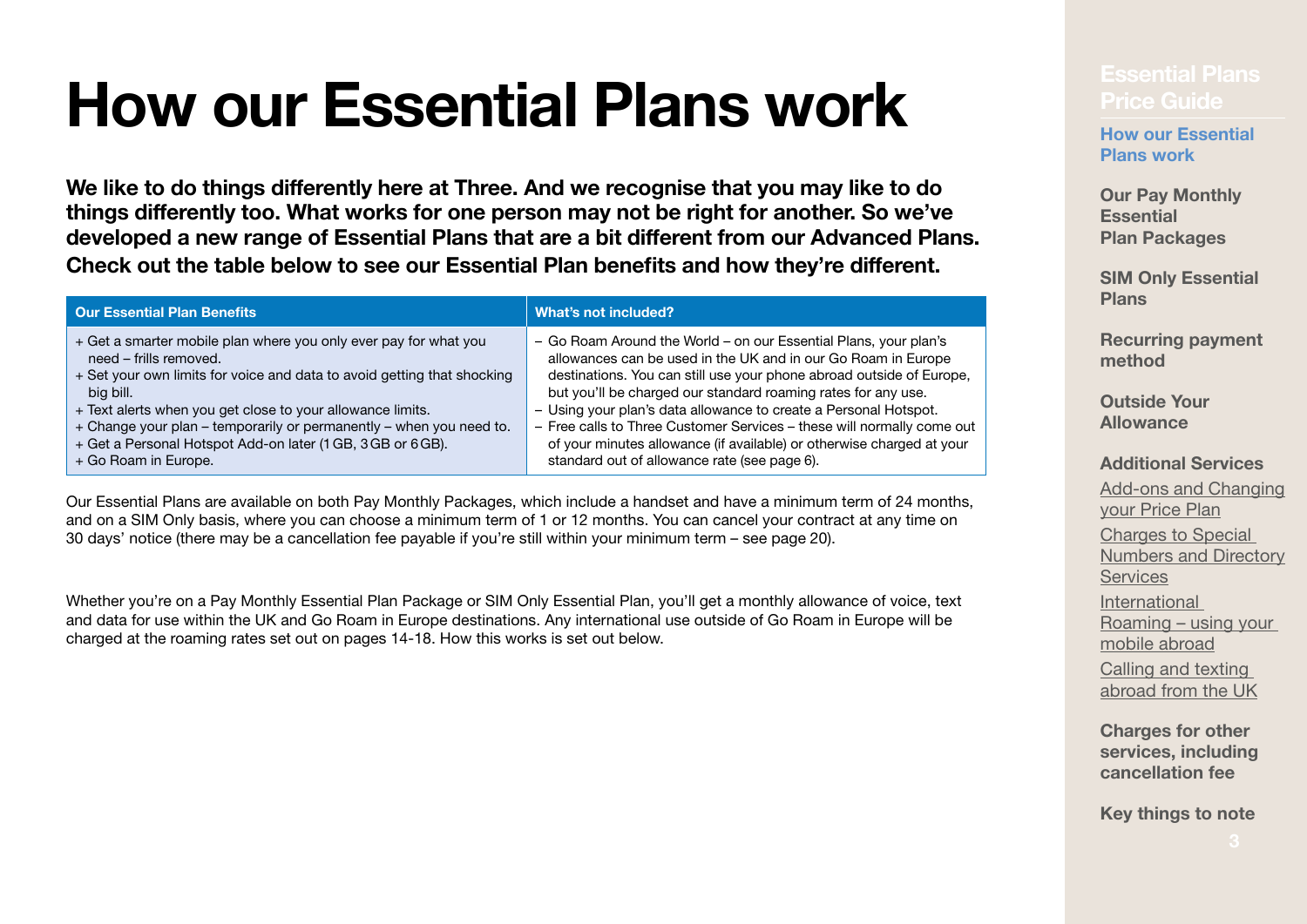# **[Essential Plans](#page-0-0) Our Pay Monthly Essential [Price Guide](#page-0-0) Plan Packages**

|                                                              |                                                                                                                                                                                                                                                                                                                                                                                           | Choose your handset from a variety of mobiles (upfront charge may apply)   |                                                                            |                                                                            |                                                                            |                                                                               |                                                                               |  |  |  |
|--------------------------------------------------------------|-------------------------------------------------------------------------------------------------------------------------------------------------------------------------------------------------------------------------------------------------------------------------------------------------------------------------------------------------------------------------------------------|----------------------------------------------------------------------------|----------------------------------------------------------------------------|----------------------------------------------------------------------------|----------------------------------------------------------------------------|-------------------------------------------------------------------------------|-------------------------------------------------------------------------------|--|--|--|
|                                                              |                                                                                                                                                                                                                                                                                                                                                                                           | <b>Monthly allowance</b>                                                   |                                                                            |                                                                            |                                                                            |                                                                               |                                                                               |  |  |  |
| Data                                                         | 500MB                                                                                                                                                                                                                                                                                                                                                                                     | 1GB<br>4GB<br>2GB<br>8GB<br>12GB<br>30GB                                   |                                                                            |                                                                            |                                                                            |                                                                               |                                                                               |  |  |  |
| <b>Minutes</b>                                               | 300 minutes                                                                                                                                                                                                                                                                                                                                                                               | Unlimited                                                                  | Unlimited                                                                  | Unlimited                                                                  | Unlimited                                                                  | Unlimited                                                                     | Unlimited                                                                     |  |  |  |
| <b>Texts</b>                                                 |                                                                                                                                                                                                                                                                                                                                                                                           |                                                                            |                                                                            | Unlimited                                                                  |                                                                            |                                                                               |                                                                               |  |  |  |
| <b>Using your</b><br>allowance in<br>Go Roam<br>destinations | 500 MB                                                                                                                                                                                                                                                                                                                                                                                    | 1 <sub>GB</sub>                                                            | 2GB                                                                        | 4GB                                                                        | 8GB                                                                        | $12$ GB                                                                       | 30 GB<br>Up to 12 GB<br>in Go Roam<br>in Europe<br>destinations               |  |  |  |
|                                                              | 300 minutes<br>in the UK and<br>Go Roam<br>in Europe<br>destinations                                                                                                                                                                                                                                                                                                                      | Unlimited<br>minutes in the<br>UK and Go Roam<br>in Europe<br>destinations | Unlimited<br>minutes in the<br>UK and Go Roam<br>in Europe<br>destinations | Unlimited<br>minutes in the<br>UK and Go Roam<br>in Europe<br>destinations | Unlimited<br>minutes in the<br>UK and Go Roam<br>in Europe<br>destinations | Unlimited<br>minutes in<br>the UK and<br>Go Roam<br>in Europe<br>destinations | Unlimited<br>minutes in<br>the UK and<br>Go Roam<br>in Europe<br>destinations |  |  |  |
|                                                              | Unlimited texts in the UK and in our Go Roam in Europe destinations                                                                                                                                                                                                                                                                                                                       |                                                                            |                                                                            |                                                                            |                                                                            |                                                                               |                                                                               |  |  |  |
| <b>Monthly</b><br>Charge                                     | Your monthly charge will depend on the mobile chosen and the amount you've chosen to pay upfront, and includes a £5 discount for paying by our<br>preferred payment method, which is by a recurring method, such as Direct Debit. Each May, your Monthly (Recurring) Charge will increase by an<br>amount up to the January RPI rate (published each February) (see page 26 for details). |                                                                            |                                                                            |                                                                            |                                                                            |                                                                               |                                                                               |  |  |  |

**[How our Essential](#page-2-0)  [Plans work](#page-2-0)**

#### **Our Pay Monthly Essential Plan Packages**

**[SIM Only Essential](#page-4-0)  [Plans](#page-4-0)**

**[Recurring payment](#page-5-0)  [method](#page-5-0)**

**[Outside Your](#page-6-0)  [Allowance](#page-6-0)**

**[Additional Services](#page-7-0)**

Add-ons and Changing [your Price Plan](#page-8-0) Charges to Special [Numbers and Directory](#page-10-0)  **[Services](#page-10-0)** [International](#page-13-0)  Roaming [– using your](#page-13-0)  [mobile abroad](#page-13-0) Calling and texting abroad from the UK

**[Charges for other](#page-19-0)  [services, including](#page-19-0)  [cancellation fee](#page-19-0)**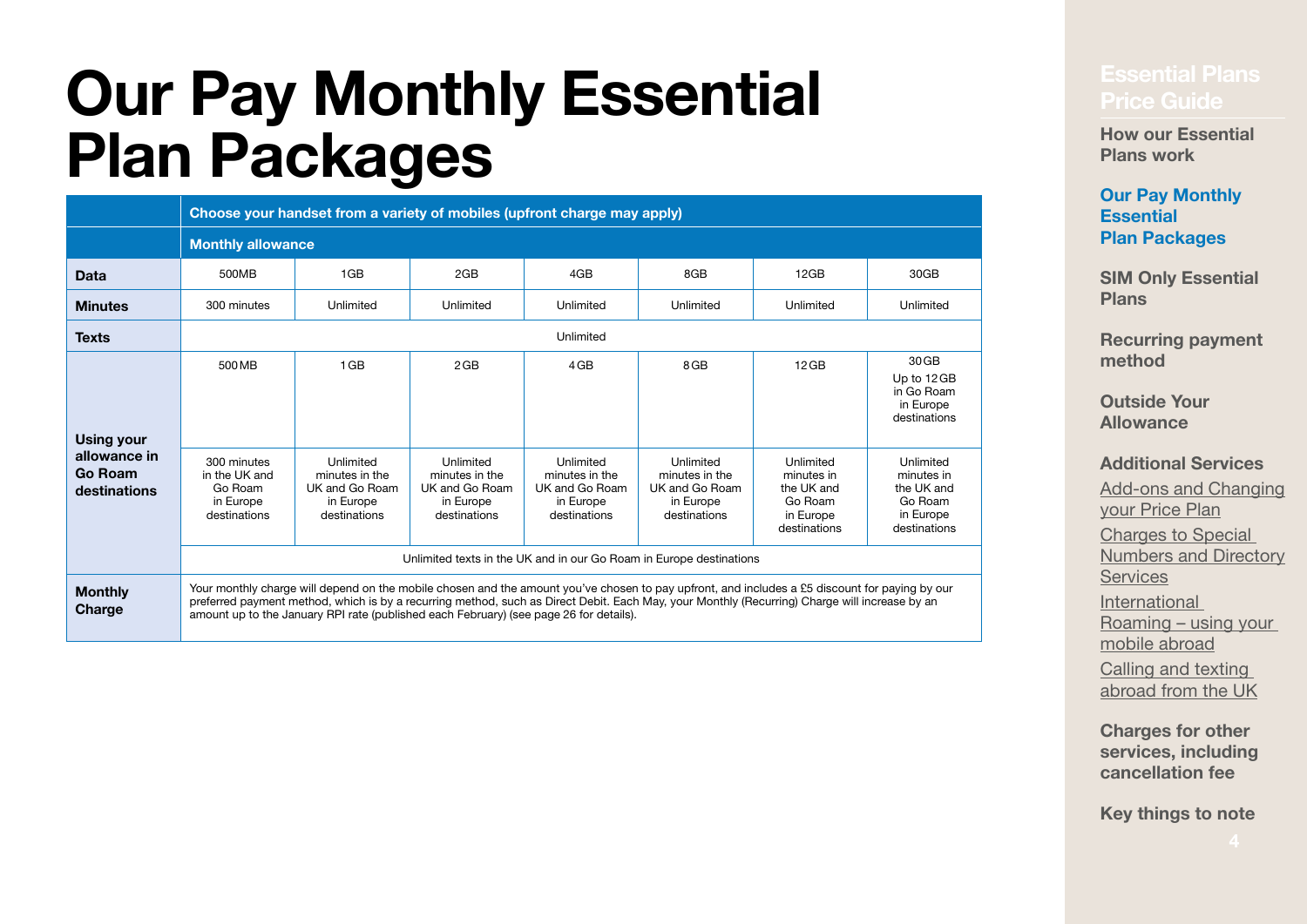# <span id="page-4-0"></span>**[Essential Plans](#page-0-0) SIM Only Essential Plans Price Guide**

|                                                        |                                                                                                                                                                                           | <b>Monthly allowance</b>                                             |                                                          |                                                      |                                                                                                         |
|--------------------------------------------------------|-------------------------------------------------------------------------------------------------------------------------------------------------------------------------------------------|----------------------------------------------------------------------|----------------------------------------------------------|------------------------------------------------------|---------------------------------------------------------------------------------------------------------|
| <b>Data</b>                                            | 500MB                                                                                                                                                                                     | 1GB                                                                  | 2GB                                                      | 4GB                                                  | 30GB                                                                                                    |
| <b>Minutes</b>                                         | 200                                                                                                                                                                                       | 600                                                                  | 200                                                      | Unlimited                                            | Unlimited                                                                                               |
| <b>Texts</b>                                           |                                                                                                                                                                                           |                                                                      | Unlimited                                                |                                                      |                                                                                                         |
| <b>Using your allowance</b><br>in Go Roam destinations | 500 MB<br>200 minutes<br>in the UK and<br>Go Roam in Europe                                                                                                                               | 1 <sub>GB</sub><br>600 minutes<br>in the UK and<br>Go Roam in Europe | 2GB<br>200 minutes<br>in the UK and<br>Go Roam in Europe | 4GB<br>Unlimited minutes<br>in the UK and<br>Go Roam | Up to 12 GB<br>in Go Roam<br>in Europe<br>destinations<br>Unlimited minutes<br>in the UK and<br>Go Roam |
|                                                        | destinations                                                                                                                                                                              | destinations                                                         | destinations                                             | in Europe<br>destinations                            | in Europe<br>destinations                                                                               |
|                                                        | Unlimited texts in the UK and in our Go Roam in Europe destinations                                                                                                                       |                                                                      |                                                          |                                                      |                                                                                                         |
| <b>Monthly Charge</b>                                  | Your plan's monthly charge set out below already includes a £5 discount for paying by our preferred payment method,<br>which is by a recurring method, such as Direct Debit (see page 6). |                                                                      |                                                          |                                                      |                                                                                                         |
| 1 month minimum                                        | £10 $*$                                                                                                                                                                                   | £15 $*$                                                              | £13 $*$                                                  | £15 $*$                                              | £35*                                                                                                    |
| 12 months minimum                                      | £9*                                                                                                                                                                                       | £10*                                                                 | $£10*$                                                   | $£10*$                                               | £25*                                                                                                    |
| <b>Monthly Charge</b>                                  | Each May, your Monthly (Recurring) Charge will increase by an amount up to the January RPI rate (published each<br>February) (see page 24 for details).                                   |                                                                      |                                                          |                                                      |                                                                                                         |

\*Not currently available

**[How our Essential](#page-2-0)  [Plans work](#page-2-0)**

**Our Pay Monthly Essential Plan Packages**

**[SIM Only Essential](#page-4-0)  [Plans](#page-4-0)**

**[Recurring payment](#page-5-0)  [method](#page-5-0)**

**[Outside Your](#page-6-0)  [Allowance](#page-6-0)**

**[Additional Services](#page-7-0)**

Add-ons and Changing [your Price Plan](#page-8-0) [Charges to Special](#page-10-0)  [Numbers and Directory](#page-10-0)  **[Services](#page-10-0)** [International](#page-13-0)  Roaming [– using your](#page-13-0)  [mobile abroad](#page-13-0) Calling and texting abroad from the UK

**[Charges for other](#page-19-0)  [services, including](#page-19-0)  [cancellation fee](#page-19-0)**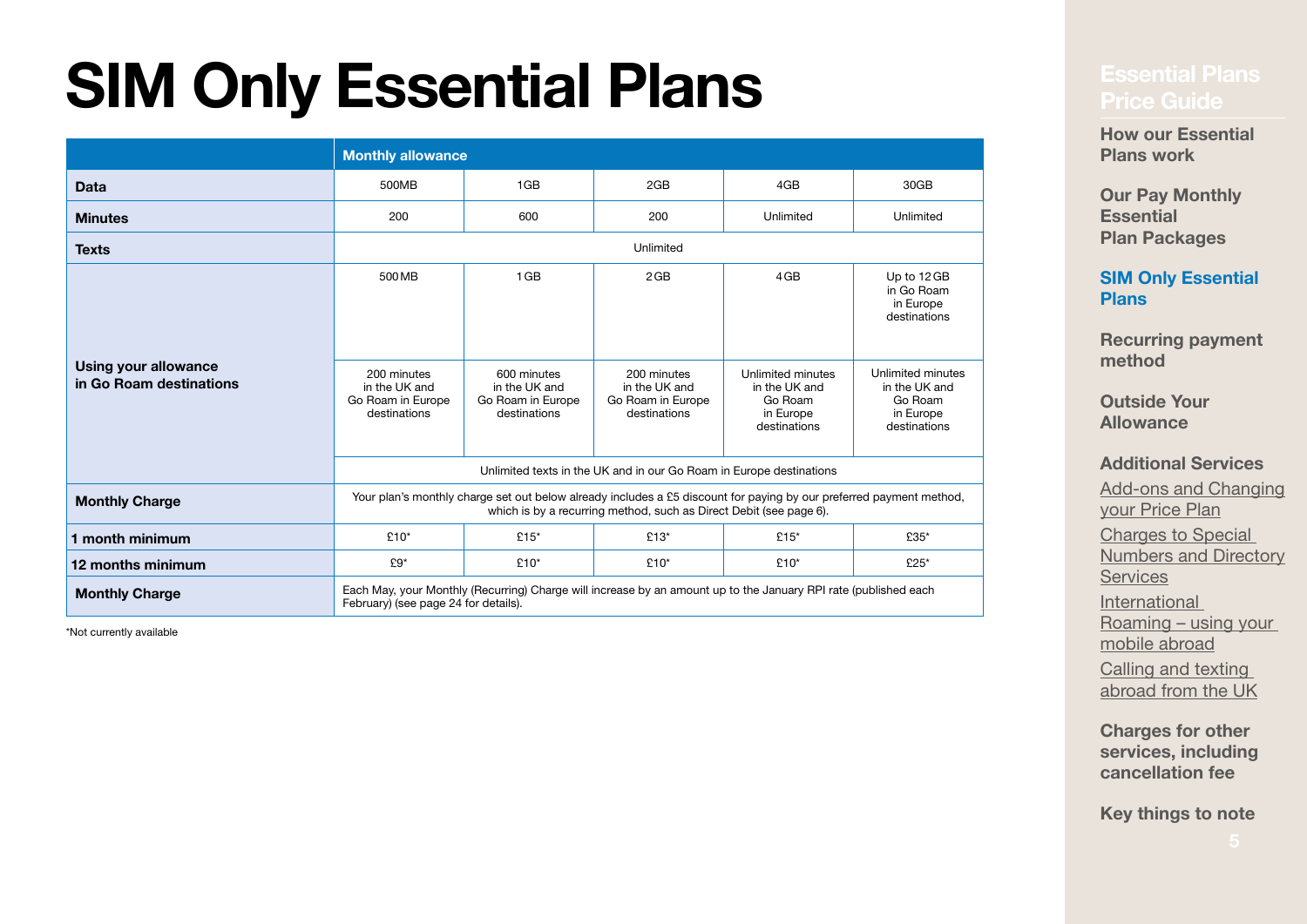# <span id="page-5-0"></span>**[Essential Plans](#page-0-0) Recurring payment method Price Guide**

New customers can only join pay monthly (including SIM Only) plans on Direct Debit and the above plans' prices include a discount for paying by this efficient means. Direct Debit is brilliant for you as payment will be taken automatically and your account will not be suspended if you forget to pay. It is also the most efficient method for us. You should maintain your Direct Debit while you stay as a pay monthly customer. You can change your bank details at any time, just let us know. You can choose any of the following given means of payment. Simply allow us to store details and you will remain eligible for the £5 monthly recurring discount. See [page](#page-25-1) 26 for more info.

<span id="page-5-1"></span>

**How our Essential [Plans work](#page-2-0)**

**Our Pay Monthly Essential Plan Packages**

**[SIM Only Essential](#page-4-0)  [Plans](#page-4-0)**

**[Recurring payment](#page-5-0)  [method](#page-5-0)**

**[Outside Your](#page-6-0)  [Allowance](#page-6-0)**

**[Additional Services](#page-7-0)**

[Add‑ons and Changing](#page-8-0)  [your Price Plan](#page-8-0) Charges to Special [Numbers and Directory](#page-10-0)  **[Services](#page-10-0)** [International](#page-13-0)  Roaming [– using your](#page-13-0)  [mobile abroad](#page-13-0) Calling and texting abroad from the UK

**[Charges for other](#page-19-0)  [services, including](#page-19-0)  [cancellation fee](#page-19-0)**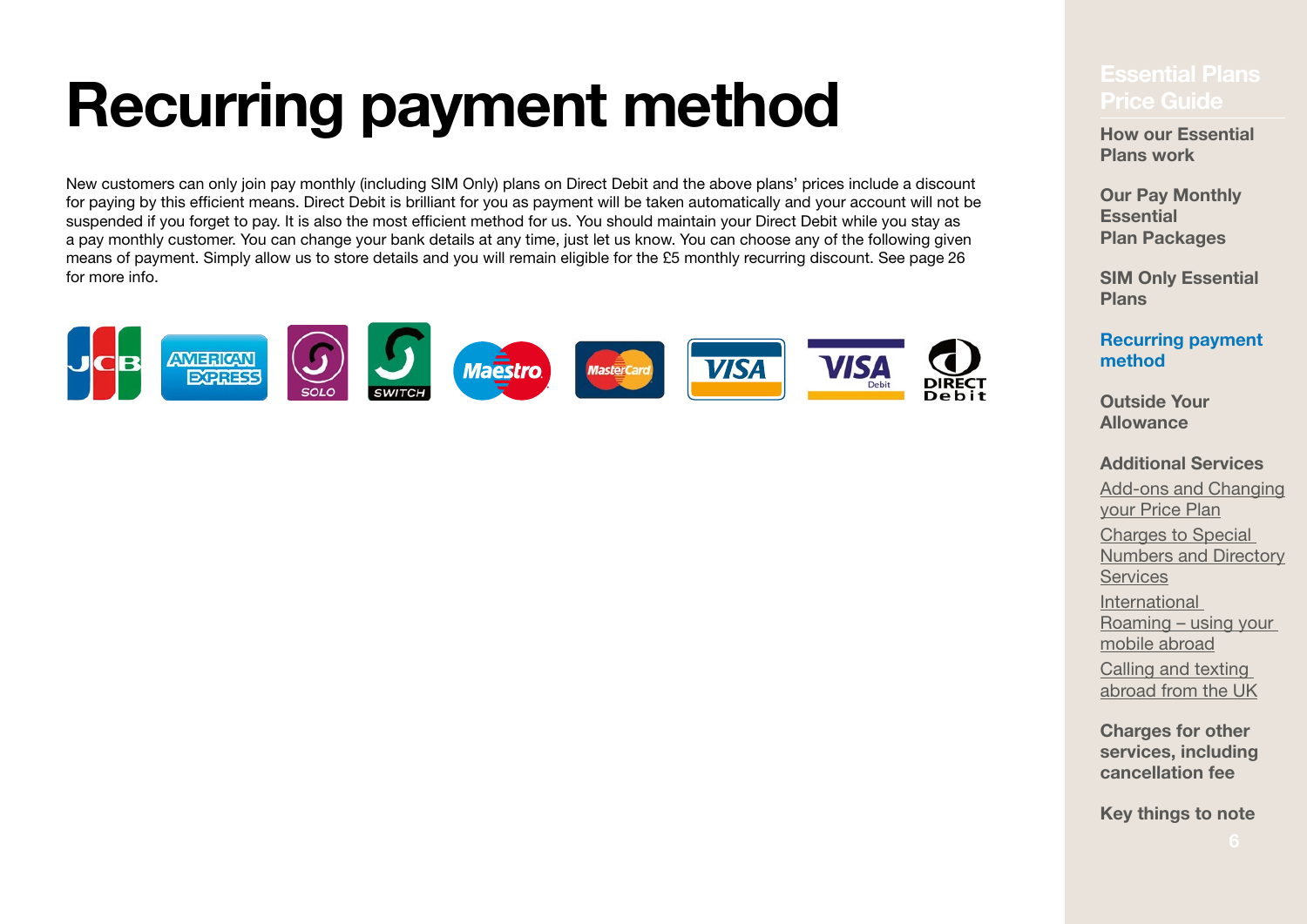# <span id="page-6-0"></span>**Outside your allowance**

**If you've used up all of your monthly inclusive allowance, and continue to use your account, you'll be charged the following rates (the table also includes the cost of video calls, video messages and picture messages as these aren't included in your standard allowance):**

| <b>Out of allowance cost</b>                                                                                                                                                                                                             |                                                                      |
|------------------------------------------------------------------------------------------------------------------------------------------------------------------------------------------------------------------------------------------|----------------------------------------------------------------------|
| Calls to standard UK landlines (starting 01, 02 or 03; excludes calls to<br>the Isle of Man or the Channel Islands), UK mobiles (any network) and<br>Three Customer Services and your Three voicemail once you've used<br>your allowance | 65p / minute                                                         |
| Data                                                                                                                                                                                                                                     | Not available on a per MB basis - see our Data Add-ons<br>on page 9. |

- If you've used up all of your data allowance, you can choose to buy an Add‑on that lasts until your monthly allowance is refreshed (see [page](#page-8-0) 9) or, if you find yourself needing increased allowances on a longer‑term basis, you can change your price plan (via your My3 account) to one with an increased monthly data allowance.
- If you've used up all of your Voice minutes, you can continue to make calls and just be billed for these at the rate set out above or you can change your price plan (via your My3 account) to one with an increased allowance if you find yourself needing an increased allowance on a longer-term basis.

**How our Essential [Plans work](#page-2-0)**

**Our Pay Monthly Essential Plan Packages**

**[SIM Only Essential](#page-4-0)  [Plans](#page-4-0)**

**[Recurring payment](#page-5-0)  [method](#page-5-0)**

### **Outside Your Allowance**

**[Additional Services](#page-7-0)**

[Add‑ons and Changing](#page-8-0)  [your Price Plan](#page-8-0) Charges to Special [Numbers and Directory](#page-10-0)  **[Services](#page-10-0)** [International](#page-13-0)  Roaming [– using your](#page-13-0)  [mobile abroad](#page-13-0) Calling and texting abroad from the UK

**[Charges for other](#page-19-0)  [services, including](#page-19-0)  [cancellation fee](#page-19-0)**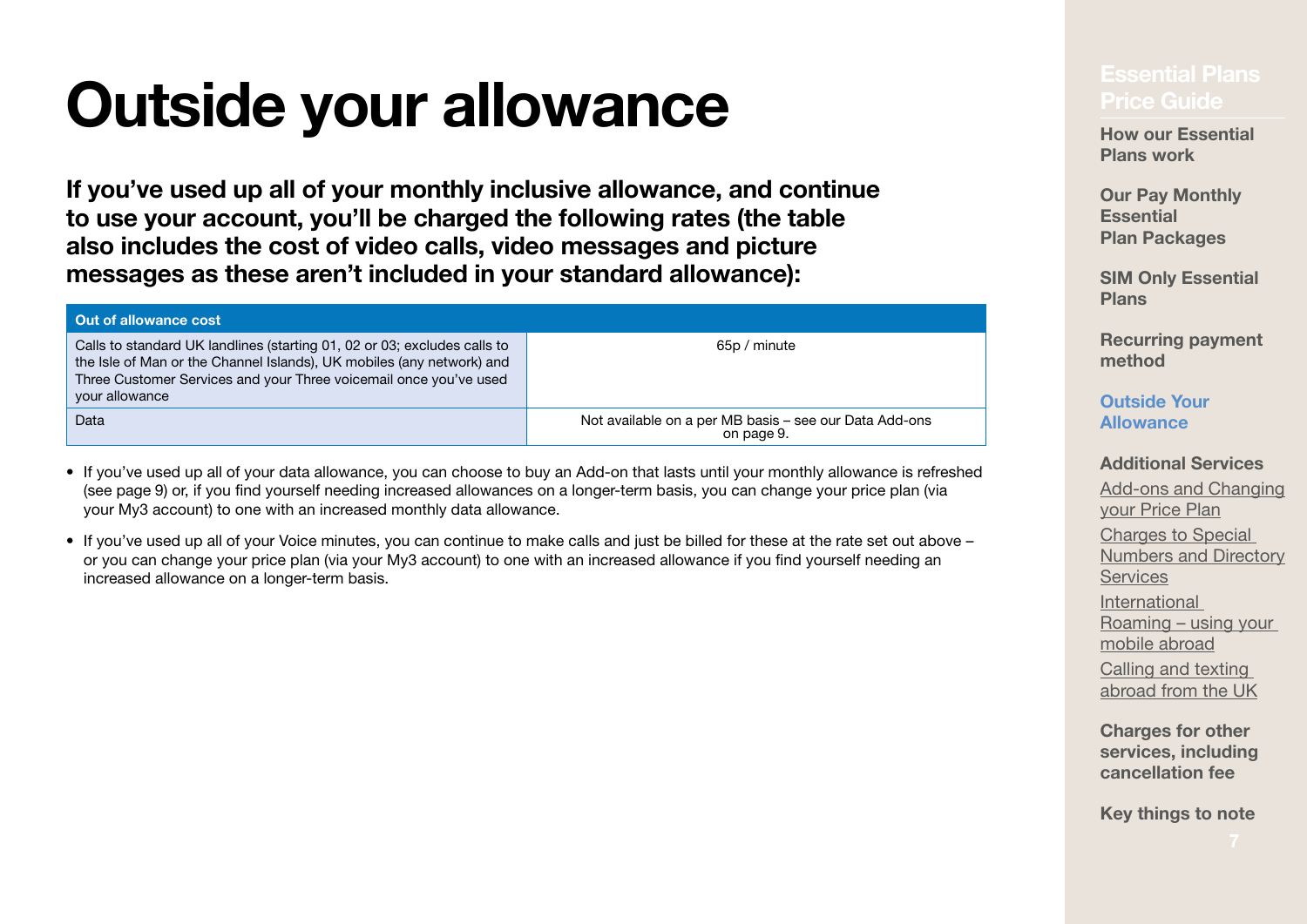# <span id="page-7-0"></span>**[Essential Plans](#page-0-0) Additional Services Price Guide**

### **These are the additional, optional or extra services you can bolt on to your plan, and include our range of Add‑ons, the cost of calling Special Numbers and our International Charges.**

We may change or introduce new charges for Additional Services, or Services Outside of your Allowance. If we do, we'll publish any changes on our website. If any Add-ons affected have a recurring charge, we'll let you know at least 14 days before the charge changes. If we do make a change to an Additional Service, and you're not happy with it, you can cancel the Add-on(s) or stop using the Additional Services or Services Outside of your Allowance. If you'd prefer to end your contract instead, a cancellation fee would be payable (please see [page](#page-19-0) 20).

| <b>Additional Services cost</b>                                                                                                                                                                                                                                                 |                                                                                                                                                                                                                                                                                                               |
|---------------------------------------------------------------------------------------------------------------------------------------------------------------------------------------------------------------------------------------------------------------------------------|---------------------------------------------------------------------------------------------------------------------------------------------------------------------------------------------------------------------------------------------------------------------------------------------------------------|
| UK Video calls                                                                                                                                                                                                                                                                  | 65p/min                                                                                                                                                                                                                                                                                                       |
| UK Video messages (MMS)                                                                                                                                                                                                                                                         | 65p / message                                                                                                                                                                                                                                                                                                 |
| UK Picture messages (MMS) (depending on your phone, if your<br>message includes certain emojis, emoticons, or photos, you may be<br>charged this rate for that message)                                                                                                         | 65p / message                                                                                                                                                                                                                                                                                                 |
| SMS Short codes messages – mobile text short code messages<br>are normally 5 or 6 numbers long and usually begin with a 6, 7 or 8.<br>These are often used to pay for new features in apps, to donate to<br>charity, to enter competitions and to download games and ringtones. | SMS shortcodes will not come out of any inclusive allowance and are<br>classed as a Premium Rate Service. The network charge is £0.15 per<br>message and the charge from the third party varies, depending on the<br>promoter's terms and conditions. These should be checked to find out the<br>exact costs. |

**How our Essential [Plans work](#page-2-0)**

**Our Pay Monthly Essential Plan Packages**

**[SIM Only Essential](#page-4-0)  [Plans](#page-4-0)**

**[Recurring payment](#page-5-0)  [method](#page-5-0)**

**[Outside Your](#page-6-0)  [Allowance](#page-6-0)**

#### **[Additional Services](#page-7-0)**

[Add‑ons and Changing](#page-8-0)  [your Price Plan](#page-8-0) Charges to Special [Numbers and Directory](#page-10-0)  **[Services](#page-10-0)** [International](#page-13-0)  Roaming [– using your](#page-13-0)  [mobile abroad](#page-13-0) Calling and texting abroad from the UK

**[Charges for other](#page-19-0)  [services, including](#page-19-0)  [cancellation fee](#page-19-0)**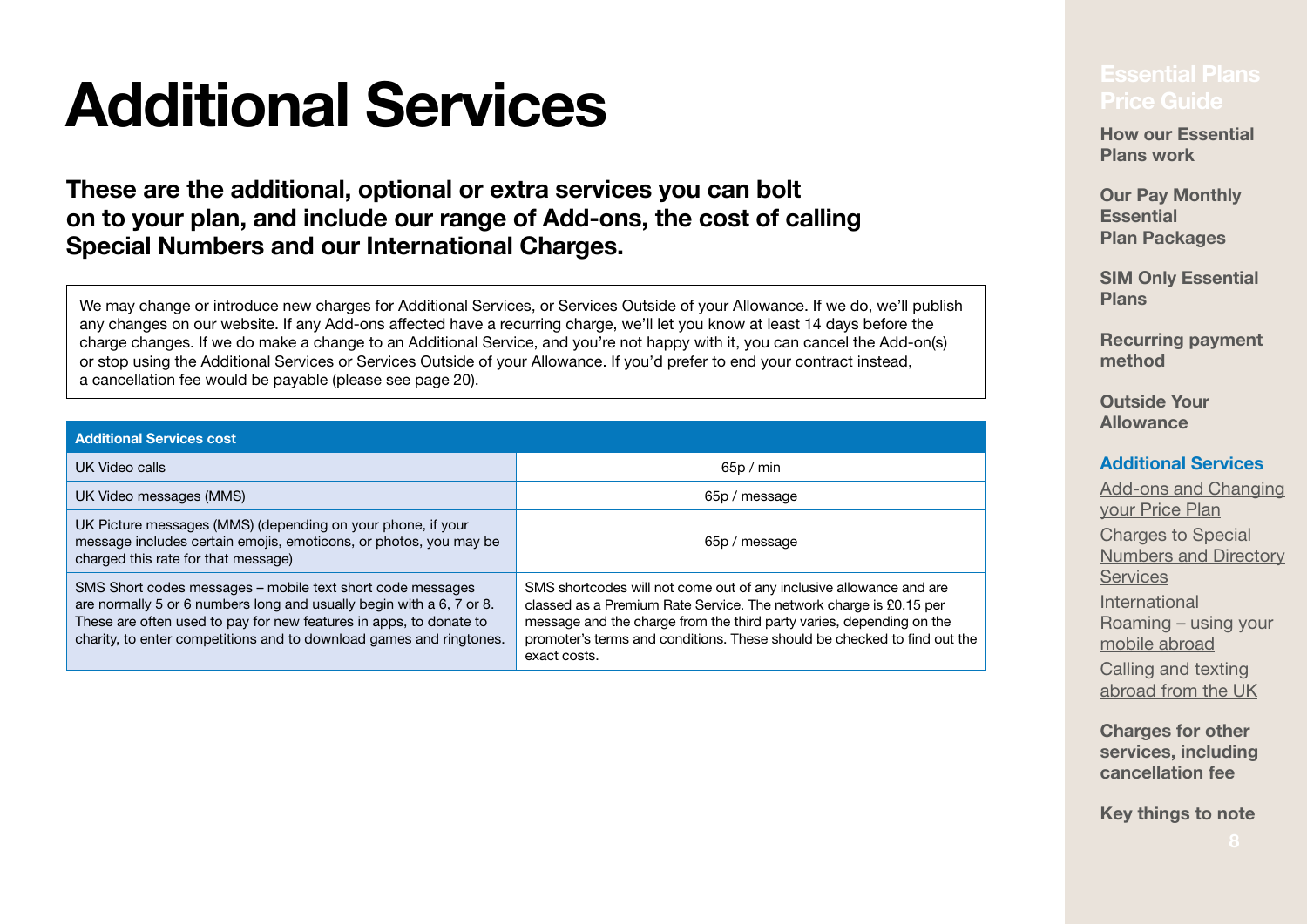## <span id="page-8-0"></span>**[Price Guide](#page-0-0) Add‑ons and changing your Price Plan**

#### **With Three's Add‑ons, it's easy to customise your plan to give you even more flexibility and value**

To increase your allowance long-term, you can change your price plan via your My3 account. This incurs a small one-off fee allowing you to use your new allowances immediately.

If you want to move from an Essential Plan to an Advanced Plan, you will need to call customer services. Your new allowances and Advanced Plan benefits, such as Go Roam Around the World, will not be available until your next bill date at which time you will be charged for your new price plan.

Changing your price plan will not affect your contract end date.

#### **One Day Boost**

Need an extra hit of data? Whether you're spoiler-phobic and need to binge a whole series before work or you're on the road rinsing Spotify playlists so you don't miss your turn, sometimes a one-off boost is all you need. A One Day Boost gives you that short-term hit, ending at midnight. No scary bills. No stress.

| Add-on name   | <b>Data</b><br>allowance | What's included?                                                                                                                                                                                                               | <b>Monthly price</b><br>(lasts until<br>midnight UK<br>time) |
|---------------|--------------------------|--------------------------------------------------------------------------------------------------------------------------------------------------------------------------------------------------------------------------------|--------------------------------------------------------------|
| One Day Boost | Unlimited                | If you're in the UK you'll be able to buy this add-on which gives you unlimited data to<br>use as you like (whether that's simply to get online, use personal hotspot or stream) on<br>the day of purchase until midnight GMT. | £5                                                           |

**[How our Essential](#page-2-0)  [Plans work](#page-2-0)**

**Our Pay Monthly Essential Plan Packages**

**[SIM Only Essential](#page-4-0)  [Plans](#page-4-0)**

**[Recurring payment](#page-5-0)  [method](#page-5-0)**

**[Outside Your](#page-6-0)  [Allowance](#page-6-0)**

#### **[Additional Services](#page-7-0)**

Add-ons and Changing [your Price Plan](#page-8-0) Charges to Special

[Numbers and Directory](#page-10-0)  **[Services](#page-10-0)** [International](#page-13-0)  Roaming [– using your](#page-13-0)  [mobile abroad](#page-13-0)

Calling and texting abroad from the UK

**[Charges for other](#page-19-0)  [services, including](#page-19-0)  [cancellation fee](#page-19-0)**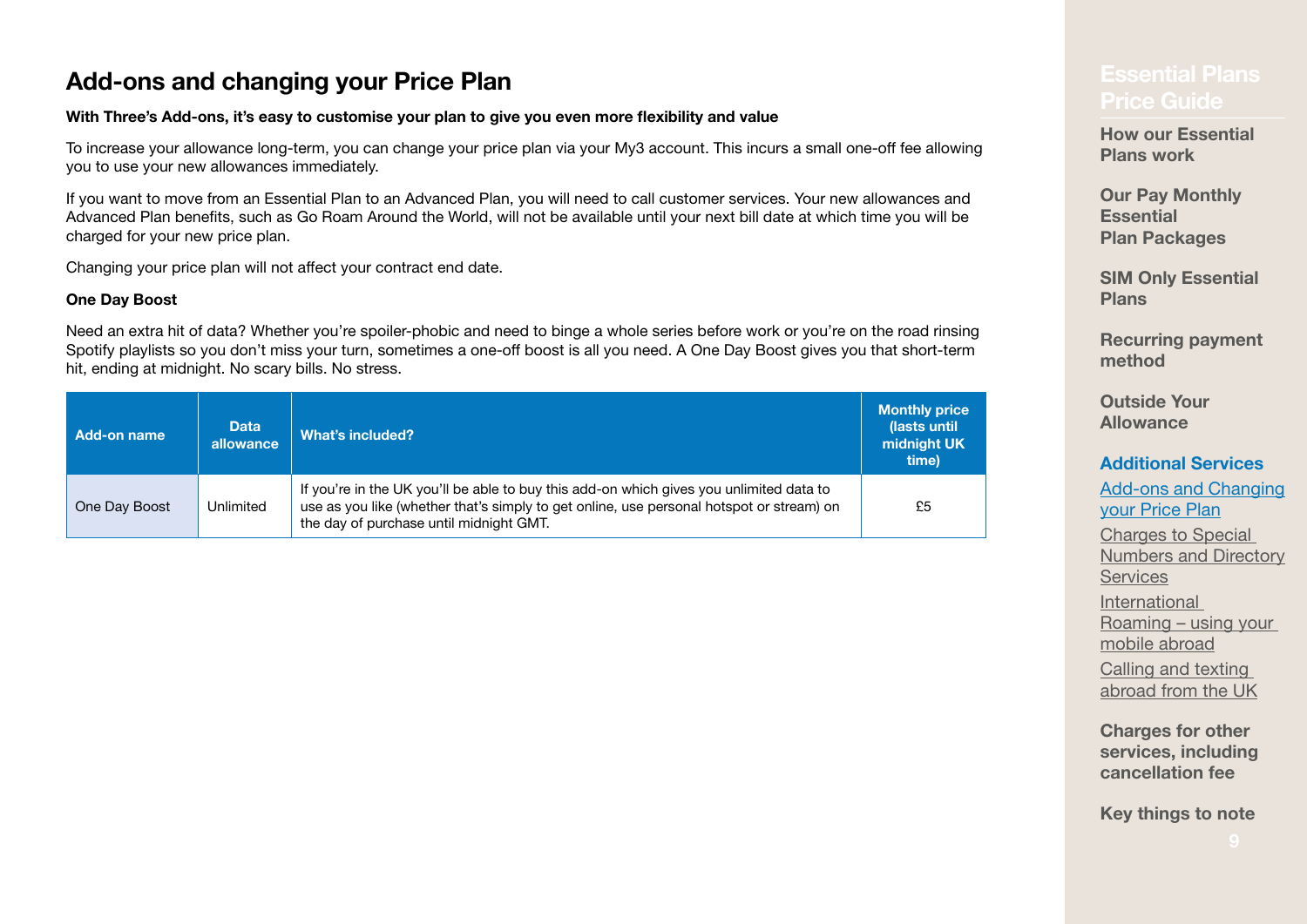#### **Monthly Boost**

Having one of those months where you end up using your phone a lot more than usual? A Monthly Boost is just what you need to get you through without changing your plan. And you can cancel it at any time.

These add ons are available on a monthly rolling basis and will be added each month to your account until you ask us to remove them.

| Add-on<br>l name             | <b>Data</b><br>allowance | What's included?                                                                                                                           | <b>Monthly</b><br>price<br>(rolling) |
|------------------------------|--------------------------|--------------------------------------------------------------------------------------------------------------------------------------------|--------------------------------------|
| Monthly Boost 1 GB           | <b>GB</b>                |                                                                                                                                            | £5                                   |
| Monthly Boost 3GB            | 3GB                      | On purchasing a Monthly Boost you will receive the full allowance                                                                          | £7                                   |
| Monthly Boost 6GB            | 6GB                      | immediately. You will be charged the full monthly price as Monthly<br>Boosts are not pro-rated. Can be used for data and personal hotspot. | £8                                   |
| Monthly Boost Unlimited data | Unlimited Data           |                                                                                                                                            | £15                                  |

These Add-ons are available on a short-term basis and last until the end of the billing month.

| Add-on                                          | <b>Data</b>       | What's included?                                                                                                                                                                                                 | <b>Monthly</b> |
|-------------------------------------------------|-------------------|------------------------------------------------------------------------------------------------------------------------------------------------------------------------------------------------------------------|----------------|
| name                                            | allowance         |                                                                                                                                                                                                                  | price          |
| Short term<br><b>Boost</b><br>Unlimited<br>data | Unlimited<br>Data | On purchasing a Short term Boost you will receive the full allowance immediately. You will be charged the full<br>monthly price as Short term Boost are not prorated. Can be used for data and personal hotspot. | £20            |

No Add-on allowance can be rolled over to the next month. Three reserves the right to suspend, modify or withdraw Add-ons without notice, at any time.

#### <span id="page-9-0"></span>**Add Data Passport**

| Add-on<br>name   | <b>Data</b><br>allowance | When is this Add-on available?                                                                                                                                                                                                                                                                                                                                                                                                                                                                                                                                                                                                                                                                                                                                                                                                                                                                                                                                                                                                                                                                                                                                                                                                                                                                                        | Daily price<br>(lasts until<br>midnight<br><b>UK timel</b> |
|------------------|--------------------------|-----------------------------------------------------------------------------------------------------------------------------------------------------------------------------------------------------------------------------------------------------------------------------------------------------------------------------------------------------------------------------------------------------------------------------------------------------------------------------------------------------------------------------------------------------------------------------------------------------------------------------------------------------------------------------------------------------------------------------------------------------------------------------------------------------------------------------------------------------------------------------------------------------------------------------------------------------------------------------------------------------------------------------------------------------------------------------------------------------------------------------------------------------------------------------------------------------------------------------------------------------------------------------------------------------------------------|------------------------------------------------------------|
| Data<br>Passport | Unlimited                | If you're in the UK or one of the following destinations you'll be able to buy this Add-on which gives you<br>unlimited, unrestricted data to use as you like (whether that's simply to get online, use personal hotspot,<br>stream or connect to VPNs) until midnight (UK time) on the day of purchase: Aland Islands, Australia,<br>Austria, Azerbaijan, Azores, Balearic Islands, Belgium, Brazil, Bulgaria, Canada, Canary Islands, Chile,<br>Colombia, Costa Rica, Croatia, Cyprus, Czech Republic, Denmark, El Salvador, Estonia, Finland, France,<br>French Guiana, Germany, Gibraltar, Greece, Guadeloupe, Guatemala, Guernsey, Hong Kong, Hungary,<br>Iceland, Indonesia, Ireland, Isle of Man, Israel, Italy, Jersey, Latvia, Liechtenstein, Lithuania, Luxembourg,<br>Macau, Madeira, Malaysia, Malta, Martinique, Mayotte, Mexico, Moldova, Montenegro, Myanmar, New<br>Zealand, Nicaragua, Norway, Pakistan, Panama, Peru, Poland, Portugal, Puerto Rico, Réunion, Romania,<br>Russian Federation, Saint Barthélemy, Saint Martin, San Marino, Saudi Arabia, Serbia, Singapore, Slovakia,<br>Slovenia, South Korea, Spain, Sri Lanka, Sweden, Switzerland, Taiwan, Thailand, The Netherlands, Tunisia,<br>Turkey, Ukraine, United Arab Emirates, Uruguay, US Virgin Islands, USA, Vatican City, Vietnam. | £5                                                         |

## **[Price Guide](#page-0-0)**

**[How our Essential](#page-2-0)  [Plans work](#page-2-0)**

**Our Pay Monthly Essential Plan Packages**

**[SIM Only Essential](#page-4-0)  [Plans](#page-4-0)**

**[Recurring payment](#page-5-0)  [method](#page-5-0)**

**[Outside Your](#page-6-0)  [Allowance](#page-6-0)**

#### **[Additional Services](#page-7-0)**

**Add-ons and Changing** [your Price Plan](#page-8-0)

Charges to Special [Numbers and Directory](#page-10-0)  **[Services](#page-10-0)** [International](#page-13-0)  Roaming [– using your](#page-13-0)  [mobile abroad](#page-13-0)

Calling and texting abroad from the UK

**[Charges for other](#page-19-0)  [services, including](#page-19-0)  [cancellation fee](#page-19-0)**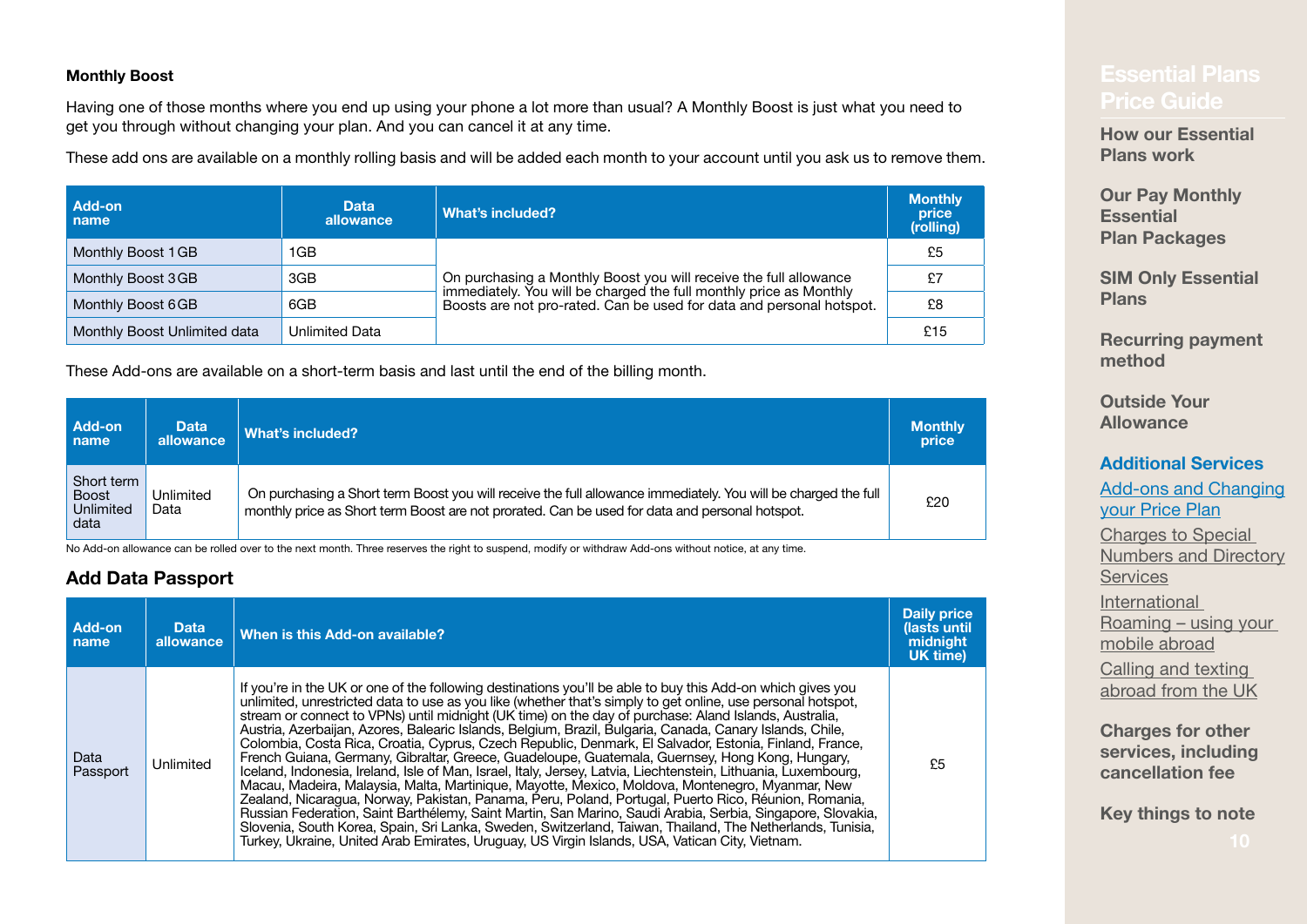#### <span id="page-10-1"></span>**Add Minutes**

| Add-on<br>name                                                         | <b>Voice</b><br>allowance    | How can I use this allowance?                                                                                                                                                                                                                                                                                                                                                                                                                                                                                                                                                                                                                                                                                                                                                                                                                                                                                                                                                                                        | <b>Monthly</b><br>price<br>(rolling) |
|------------------------------------------------------------------------|------------------------------|----------------------------------------------------------------------------------------------------------------------------------------------------------------------------------------------------------------------------------------------------------------------------------------------------------------------------------------------------------------------------------------------------------------------------------------------------------------------------------------------------------------------------------------------------------------------------------------------------------------------------------------------------------------------------------------------------------------------------------------------------------------------------------------------------------------------------------------------------------------------------------------------------------------------------------------------------------------------------------------------------------------------|--------------------------------------|
| Call<br><b>Abroad</b><br>100/Call<br><b>Abroad</b><br><b>Unlimited</b> | 100/<br>unlimited<br>minutes | Great for those who call abroad giving 100/unlimited voice minutes to use in the UK to call standard<br>landline or mobile numbers in:<br>Australia, Austria, Bangladesh, Belgium, Bermuda, Brunei, Bulgaria, Canada, China, Colombia, Croatia,<br>Cyprus, Czech Republic, Denmark, Estonia, Finland, France, Germany, Greece, Guam, Hong Kong,<br>Hungary, Iceland, İndia, İreland, İsrael, İtaly, Japan, Kuwait, Latvia, Lithuania, Luxembourg, Macau,<br>Malaysia, Malta, Mexico, Mongolia, Namibia, Netherlands, New Zealand, Norway, Paraguay, Poland,<br>Portugal, Puerto Rico, Romania, San Marino, Singapore, Slovakia, South Korea, Spain, Sweden,<br>Switzerland, Thailand, USA.<br>These Add-ons cannot be used while roaming outside the UK and non-standard and premium rate<br>numbers are excluded.<br>Please be aware these are recurring add-ons which will refresh each month until you choose to cancel<br>and you'll be charged the full amount regardless of when you buy or cancel the add-on. | £5.00/£10                            |

#### **Add Smartwatch Pairing**

| Add-on<br>name | <b>Allowance</b>                 | What's included                                                                        | <b>Monthly</b><br><b>Price</b> |
|----------------|----------------------------------|----------------------------------------------------------------------------------------|--------------------------------|
| Smart-         | Smartwatch Pairing allows        | Smartwatch Pairing 24m is included in your Package and forms part of your Monthly      | Included in                    |
| watch          | you to share the allowances      | Charge. The Smartwatch Pairing Plan does not include any calls, texts or data so your  | the monthly                    |
| Pairing        | in your Package with your        | smartwatch must be paired with your phone to enable your smartwatch to share the       | price for                      |
| ∣24m           | smartwatch.                      | allowances included in your Package.                                                   | your package                   |
| <b>Smart-</b>  | <b>Smartwatch Pairing allows</b> | Smartwatch Pairing 1m is a monthly rolling Add-on and will be added to your account    | £7                             |
| watch          | you to share the allowances      | until you ask us to remove it. The Smartwatch Pairing Plan does not include any calls, |                                |
| Pairing        | in your Package with your        | texts or data so your smartwatch must be paired with your phone to enable your         |                                |
| 1m             | smartwatch.                      | smartwatch to share the allowances included in your Package.                           |                                |

## <span id="page-10-0"></span>**Charges for calls from the UK to Special Numbers & Directory Services**

There are certain types of calls in the UK that are not covered by your monthly allowance of Voice minutes. Charges for these calls are shown in the following tables. Please go to [Three.co.uk/nts](http://Three.co.uk/nts) or call customer services for details of specific numbers.

Calls to numbers starting 0800 and 0808 are free for everyone to call, and the charge for calls to numbers starting 084, 087, 118 and 09 are split into two elements: an Access Charge (set by us at 65p per minute, with a one minute minimum charge) and a Service Charge (set by the company you're calling – they'll tell you this).

**[How our Essential](#page-2-0)  [Plans work](#page-2-0)**

**Our Pay Monthly Essential Plan Packages**

**[SIM Only Essential](#page-4-0)  [Plans](#page-4-0)**

**[Recurring payment](#page-5-0)  [method](#page-5-0)**

**[Outside Your](#page-6-0)  [Allowance](#page-6-0)**

#### **[Additional Services](#page-7-0)**

Add-ons and Changing [your Price Plan](#page-8-0) Charges to Special [Numbers and Directory](#page-10-0)  **[Services](#page-10-0)** [International](#page-13-0)  Roaming [– using your](#page-13-0)  [mobile abroad](#page-13-0) Calling and texting abroad from the UK

**[Charges for other](#page-19-0)** 

**[services, including](#page-19-0)  [cancellation fee](#page-19-0)**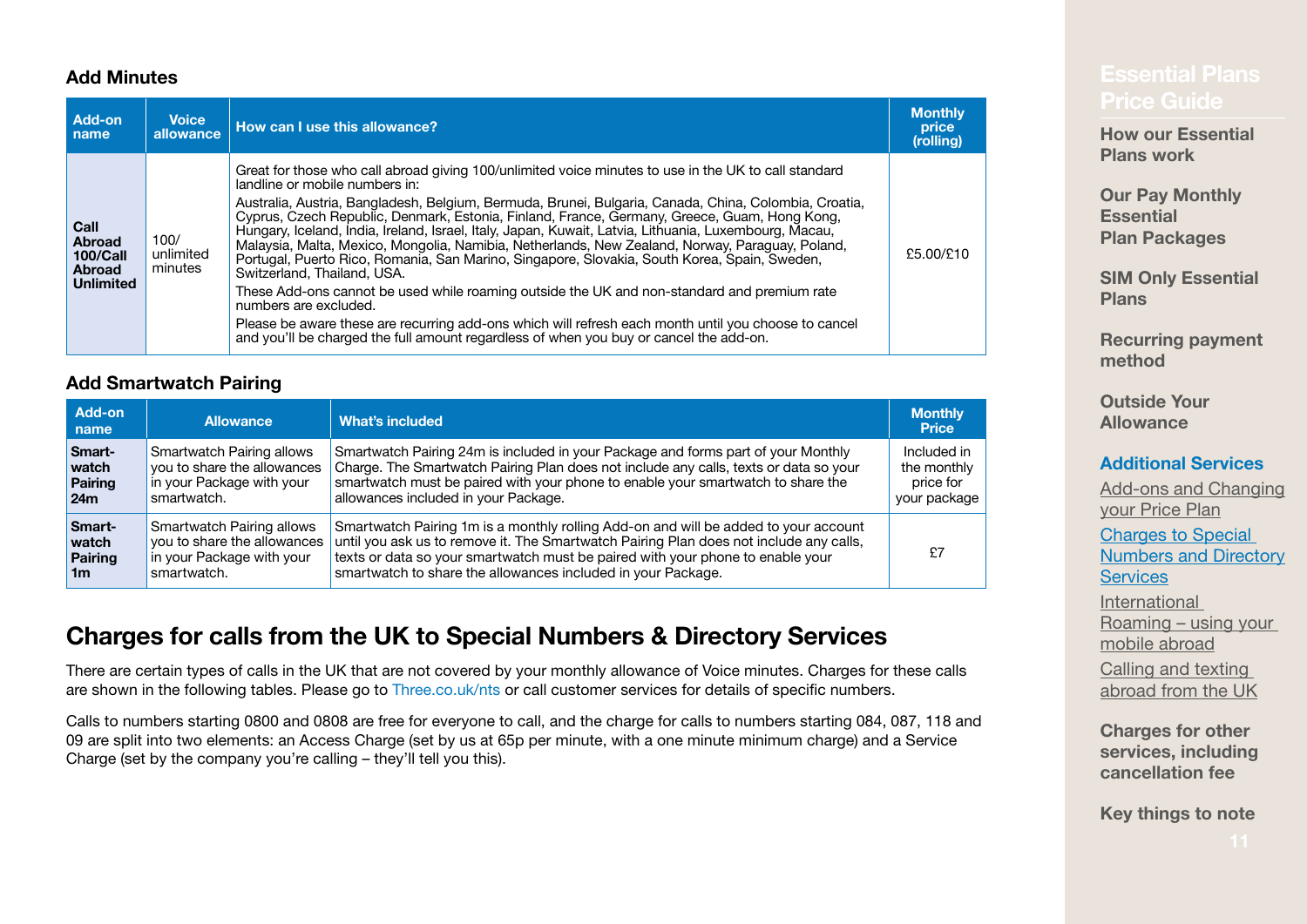#### **Calls, data and fax to other Special Numbers**

| <b>Number prefix</b>                                                                                                                                                                                                                                                                                                                                                                                                                                                                                                                                                                                                                                                                                                                                                                                                                                                                                                        | <b>Price</b>                                                                                                                                                                                                                          |
|-----------------------------------------------------------------------------------------------------------------------------------------------------------------------------------------------------------------------------------------------------------------------------------------------------------------------------------------------------------------------------------------------------------------------------------------------------------------------------------------------------------------------------------------------------------------------------------------------------------------------------------------------------------------------------------------------------------------------------------------------------------------------------------------------------------------------------------------------------------------------------------------------------------------------------|---------------------------------------------------------------------------------------------------------------------------------------------------------------------------------------------------------------------------------------|
| ■ 999 / 112<br>$\blacksquare$ NHS 111<br>■ 116000 / 116006 / 116111 / 116117 / 116123<br>105 National power emergency                                                                                                                                                                                                                                                                                                                                                                                                                                                                                                                                                                                                                                                                                                                                                                                                       | Free                                                                                                                                                                                                                                  |
| 0800 / 0808                                                                                                                                                                                                                                                                                                                                                                                                                                                                                                                                                                                                                                                                                                                                                                                                                                                                                                                 | Free                                                                                                                                                                                                                                  |
| 101 Single non-emergency                                                                                                                                                                                                                                                                                                                                                                                                                                                                                                                                                                                                                                                                                                                                                                                                                                                                                                    | Free                                                                                                                                                                                                                                  |
| 084 / 087 / 118 (check Three.co.uk/nts for specific numbers)                                                                                                                                                                                                                                                                                                                                                                                                                                                                                                                                                                                                                                                                                                                                                                                                                                                                | 65p per minute Access Charge<br>(one minute minimum charge)<br>plus the Service Charge                                                                                                                                                |
| Corporate Numbers - 055                                                                                                                                                                                                                                                                                                                                                                                                                                                                                                                                                                                                                                                                                                                                                                                                                                                                                                     | 15.3p per minute                                                                                                                                                                                                                      |
| Non-Standard 07 numbers -<br>0740659 / 074060 / 074061 / 074062 / 0740671 - 9 / 074176 / 074181 / 074185 / 074411 / 074414<br>/ 074515 / 075200 / 075201/ 075203 / 075204 / 075205 / 075207 / 075208 / 075209 / 075370 / 075373<br>/ 075375 / 075376 / 075377 / 075378 / 075379 / 075580 / 075581 / 075582 / 075590 / 075591 / 075592<br>/ 075593 / 075594 / 075595 / 075596 / 075597 / 075598 / 075710 / 075718 / 075890 / 075891 / 075892<br>/ 075893 / 075898 / 075899 / 077001 / 077442 / 077443 / 077444 / 077445 / 077446 / 077447 / 077448<br>/ 077449 / 077552/ 077553 / 077554 / 077555 / 078220 / 078221 / 078223 / 078224 / 078225 / 078226<br>/ 078227 / 078229 / 078644 / 078727 / 078730 / 078744 / 078745 / 078920 / 078922 / 078925 / 078930<br>/ 078931 / 078933 / 078938 / 078939 / 079111 / 079112 / 079117 / 079118 / 079245 / 079246 / 079780<br>/ 079781 / 079784 / 079785 / 079786 / 079788 / 079789 | Out of Allowance UK mobile charges<br>apply (see Three.co.uk/nts for exact<br>costs)                                                                                                                                                  |
| 0087 and 0088* (Satellite phones)                                                                                                                                                                                                                                                                                                                                                                                                                                                                                                                                                                                                                                                                                                                                                                                                                                                                                           | Up to £7.66 per minute                                                                                                                                                                                                                |
| $076 - Page$                                                                                                                                                                                                                                                                                                                                                                                                                                                                                                                                                                                                                                                                                                                                                                                                                                                                                                                | £1.22 per call plus 85.8p per minute                                                                                                                                                                                                  |
| Premium Rate (09, 091, 098) - (check Three.co.uk/nts for specific numbers)                                                                                                                                                                                                                                                                                                                                                                                                                                                                                                                                                                                                                                                                                                                                                                                                                                                  | 65p per minute Access Charge<br>(one minute minimum charge)<br>plus the Service Charge                                                                                                                                                |
| Text relay calls to emergency services using 18000 or 18001 999 or 18001 112<br>Relay UK calls to non-emergency numbers using 18001 101                                                                                                                                                                                                                                                                                                                                                                                                                                                                                                                                                                                                                                                                                                                                                                                     | Free                                                                                                                                                                                                                                  |
| Relay UK calls made via the shortcode 18001 to UK standard landlines (starting 01, 02, 03) and<br>UK mobiles (starting 077, 078, 079)                                                                                                                                                                                                                                                                                                                                                                                                                                                                                                                                                                                                                                                                                                                                                                                       | These will come out of your monthly<br>inclusive allowance of voice minutes<br>or, if you've used up all your inclusive<br>allowance and continue to use<br>your account, will be charged at a<br>discounted rate of no less than 25% |

**[How our Essential](#page-2-0)  [Plans work](#page-2-0)**

**Our Pay Monthly Essential Plan Packages**

**[SIM Only Essential](#page-4-0)  [Plans](#page-4-0)**

**[Recurring payment](#page-5-0)  [method](#page-5-0)**

**[Outside Your](#page-6-0)  [Allowance](#page-6-0)**

#### **[Additional Services](#page-7-0)**

Add-ons and Changing [your Price Plan](#page-8-0) [Charges to Special](#page-10-0)  [Numbers and Directory](#page-10-0)  **[Services](#page-10-0)** [International](#page-13-0)  Roaming [– using your](#page-13-0)  [mobile abroad](#page-13-0) Calling and texting abroad from the UK

**[Charges for other](#page-19-0)  [services, including](#page-19-0)  [cancellation fee](#page-19-0)**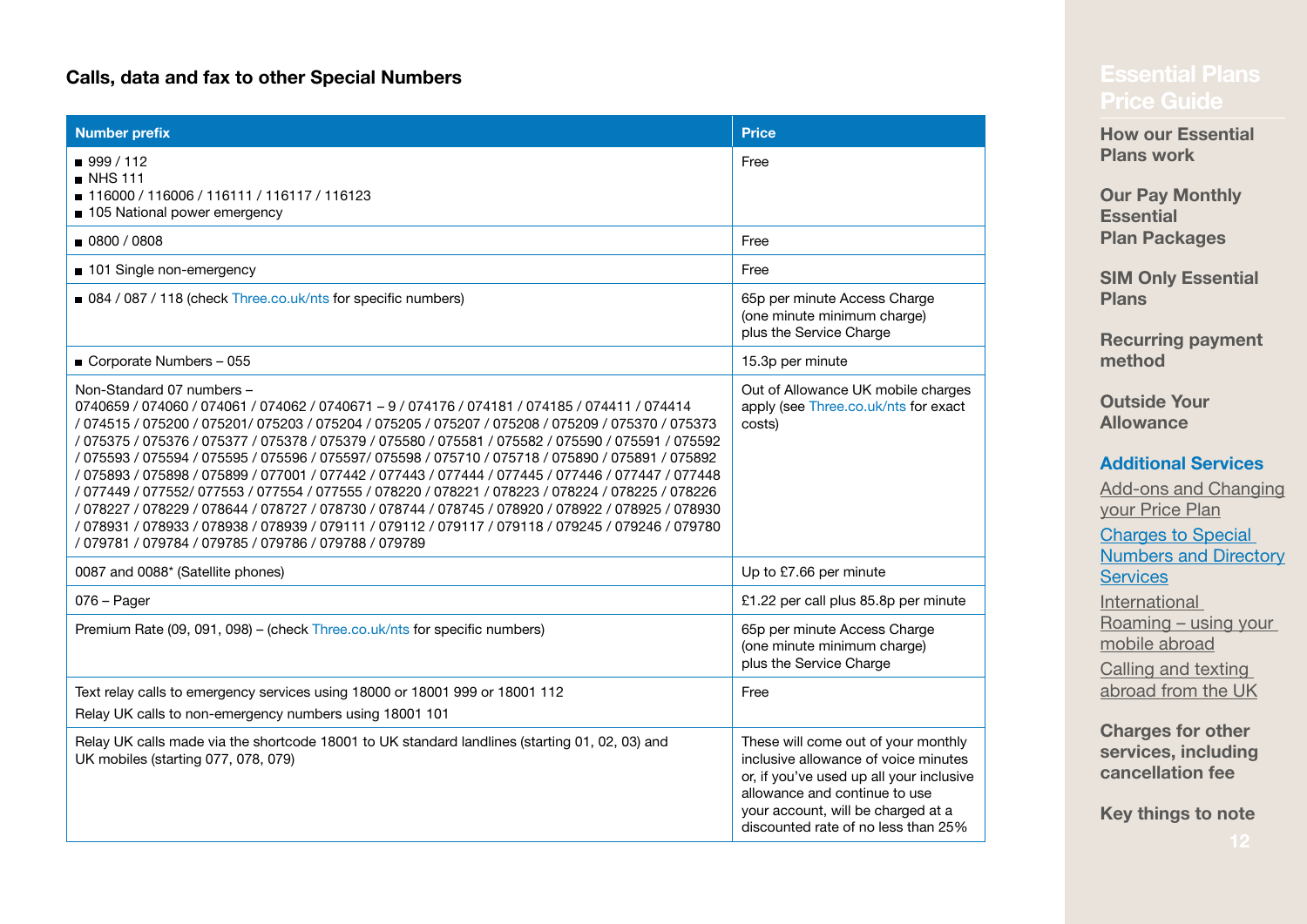| Number prefix                                                         | <b>Price</b>                                                               |
|-----------------------------------------------------------------------|----------------------------------------------------------------------------|
| Relay UK calls to international numbers using 18001                   | A 25% discount will be applied to the<br>standard rates set out on page 19 |
| Relay UK calls to voicemail can be accessed using 18001 07782 333 123 | Free                                                                       |

All prices include VAT. \*Satellite calls e.g. Inmarsat, excluding International Calls. \*\*Both charges from the start of the call.

#### **How much does it cost to call satellite numbers?**

Calls to satellite numbers (usually with the prefix 0087 or 0088) cost the same regardless of whether you are calling from the UK or abroad, and regardless of where in the world the satellite phone is located. These calls cost up to  $£7.66$  per minute.

#### **How much does it cost for Directory Services?**

There is a host of directory enquiry services available, all of which have different phone numbers and different charges. These calls do not come out of an allowance of Voice minutes and you'll be charged the rates below to call these.

The table here only shows a fraction of the Directory Services available (which are changing frequently) – go to [Three.co.uk/nts](http://Three.co.uk/nts) for the latest details.

Calls made to numbers starting 118 will be split into two elements: an Access Charge (set by us, at 65p per minute, with a one minute minimum charge) and a Service Charge (set by the company you're calling – they'll tell you this).

| <b>Prices for Three Directory Services (including VAT)</b>                 |                                                                                                                                                                                                                                                                                                                |  |  |
|----------------------------------------------------------------------------|----------------------------------------------------------------------------------------------------------------------------------------------------------------------------------------------------------------------------------------------------------------------------------------------------------------|--|--|
| National 118333 -                                                          | 65p per minute Access Charge (one minute minimum charge) $+$ £3.60 to connect $+$ (after the first minute)                                                                                                                                                                                                     |  |  |
| multi-search                                                               | per Service Charge of 10p per minute.                                                                                                                                                                                                                                                                          |  |  |
| International 118313 -                                                     | 65p per minute Access Charge (one minute minimum charge) $+$ £3.60 to connect $+$ (after the first minute)                                                                                                                                                                                                     |  |  |
| multi-search                                                               | per Service Charge of 10p per minute.                                                                                                                                                                                                                                                                          |  |  |
| Directory Services for people<br>with disabilities $-195-$<br>multi-search | Free to call 195 for Three's registered users.<br>If the 195 operator then connects you to a number you've searched for, your call will be charged at the<br>standard rate for your price plan or will come out of any available allowance you have. Free text message<br>with the number(s) you've requested. |  |  |

**[How our Essential](#page-2-0)  [Plans work](#page-2-0)**

**Our Pay Monthly Essential Plan Packages**

**[SIM Only Essential](#page-4-0)  [Plans](#page-4-0)**

**[Recurring payment](#page-5-0)  [method](#page-5-0)**

**[Outside Your](#page-6-0)  [Allowance](#page-6-0)**

#### **[Additional Services](#page-7-0)**

[Add‑ons and Changing](#page-8-0)  [your Price Plan](#page-8-0) Charges to Special [Numbers and Directory](#page-10-0)  **[Services](#page-10-0)** [International](#page-13-0)  Roaming [– using your](#page-13-0)  [mobile abroad](#page-13-0)

Calling and texting abroad from the UK

**[Charges for other](#page-19-0)  [services, including](#page-19-0)  [cancellation fee](#page-19-0)**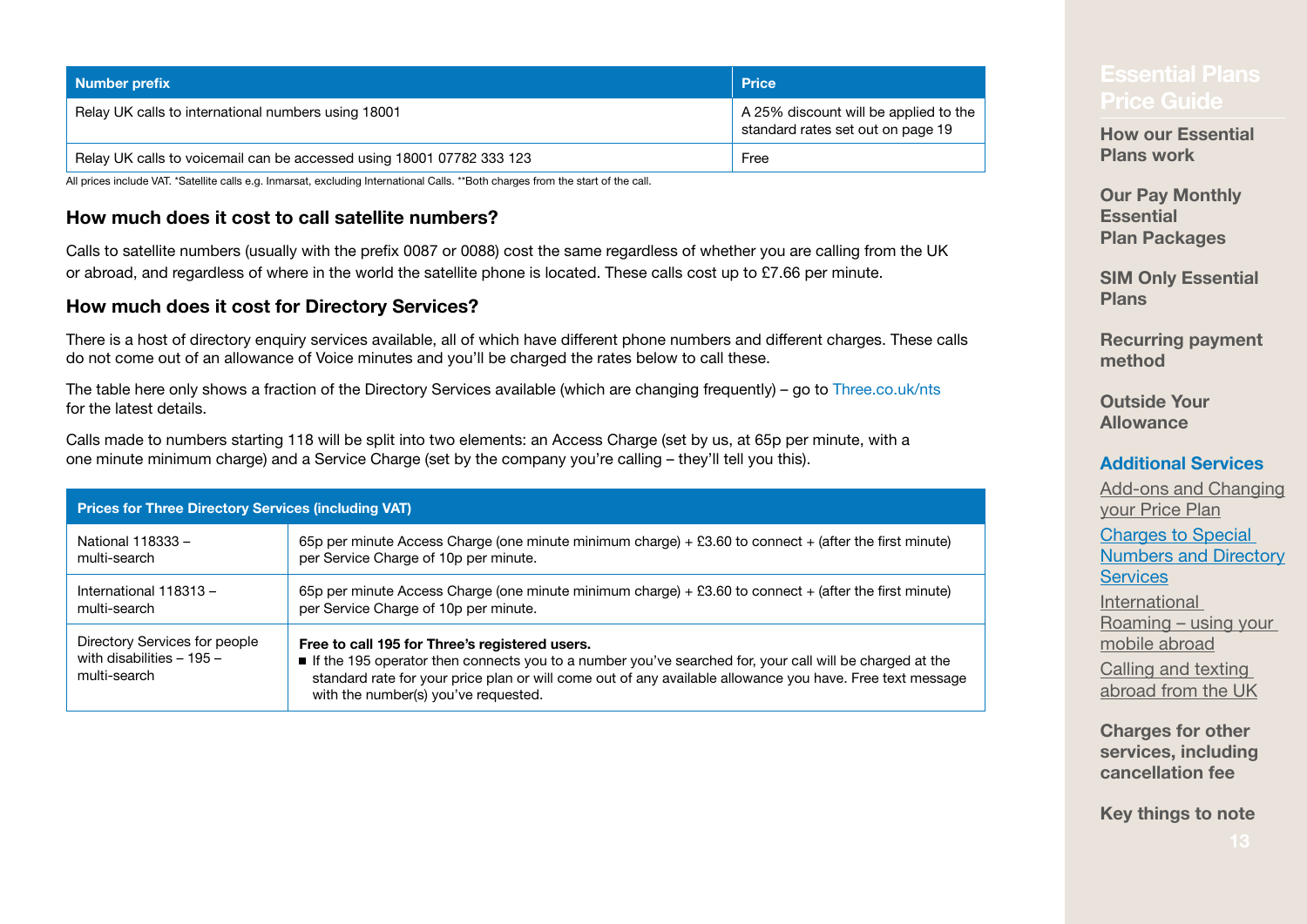## <span id="page-13-0"></span>**Price calls from the UK or abroad to international special numbers example 1998 and 1998 voice Guide**<br>[Price Guide](#page-0-0)

**Voice calls made to special numbers in Isle of Man and Channel Islands**

| Number prefix                                                                                                                                                                                                                                                                                                                                                                                                                                                                                                                                           | <b>Price</b>                            |
|---------------------------------------------------------------------------------------------------------------------------------------------------------------------------------------------------------------------------------------------------------------------------------------------------------------------------------------------------------------------------------------------------------------------------------------------------------------------------------------------------------------------------------------------------------|-----------------------------------------|
| International 07 number prefixes for Isle of Man and Channel Islands (Jersey, Guernsey, Herm, Sark):<br>074184 / 074520 / 074521 / 074522 / 074523 / 074524 / 075090 / 075091 / 075092 / 075093 / 075094/<br>075095 / 075096 / 075097 / 07624 / 077003 / 077007 / 077008 / 07781 / 077977 / 077978 / 077979<br>078297 / 078298 / 078299 / 07839 / 078391 / 078392 / 078397 / 078398 / 079240 / 079241 / 079242/<br>079375 / 079244 / 079247 / 079248 / 079370 / 079371 / 079372 / 079373 / 079374 / 079375 / 079376<br>079377 / 079378 / 079379 / 07781 | Go Roam in Europe Band<br>(see page 15) |

#### **Voice calls made to other international special numbers**

| Where are you calling?                                 | <b>Price</b> |
|--------------------------------------------------------|--------------|
| Check three.co.uk/specialnumbers3 for specific numbers | £2.75        |

**[How our Essential](#page-2-0)  [Plans work](#page-2-0)**

**Our Pay Monthly Essential Plan Packages**

**[SIM Only Essential](#page-4-0)  [Plans](#page-4-0)**

**[Recurring payment](#page-5-0)  [method](#page-5-0)**

**[Outside Your](#page-6-0)  [Allowance](#page-6-0)**

#### **[Additional Services](#page-7-0)**

Add-ons and Changing [your Price Plan](#page-8-0) [Charges to Special](#page-10-0)  [Numbers and Directory](#page-10-0)  **[Services](#page-10-0)** International Roaming – using your mobile abroad Calling and texting

abroad from the UK

**[Charges for other](#page-19-0)  [services, including](#page-19-0)  [cancellation fee](#page-19-0)**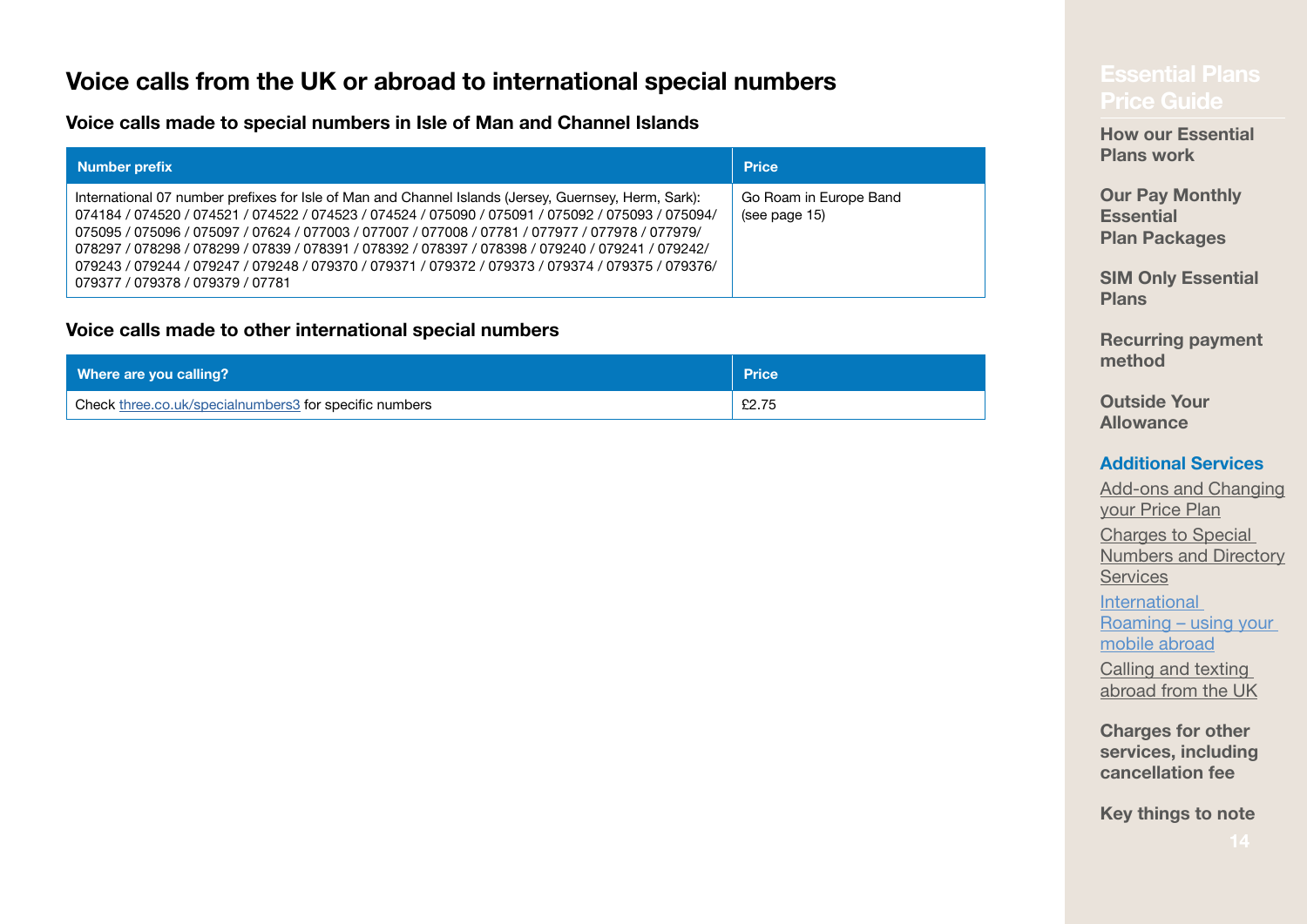## **[Price Guide](#page-0-0) International Roaming – using your mobile abroad<br>Price Guide**

On our Essential Plans, international roaming is switched on automatically on your account, so you can use your mobile abroad straight away. All our Essential Plans include Go Roam in Europe. If you are looking for a plan that also allows you to roam in our Go Roam Around the World destinations at no extra cost, please check out our Advanced Plans at [Three.co.uk](http://Three.co.uk)

How much it will cost to use your phone abroad will depend on (1) where you are in the world, and (2) where the person you're contacting is.

#### **Things to note when roaming:**

- To help you manage your roaming costs when you're travelling, we'll text you information about call charges and roaming rates for each country you visit.
- We've also set up a worldwide data roaming limit of **£45** to stop you spending too much. If you'd prefer you can have this limit removed or changed by contacting Three customer services. If you need to contact Three customer services while abroad call +44 7782 333 333 (this call will be charged at your standard roaming rate for calls back to the UK from that country).
- Calls made from abroad to your voicemail will also be charged at standard roaming rates go to [Three.co.uk/roaming](http://Three.co.uk/roaming) for more information.
- Calls made when you're in a non-EU country are normally charged per minute.
- Calls received when you're in a non‑EU country normally have a one‑minute minimum charge and are then charged by the second.
- When you're roaming in the EU, the minimum charge for a call is for 30 seconds, after which calls are charged by the second.
- Calls received in Go Roam in Europe are free.

**[How our Essential](#page-2-0)  [Plans work](#page-2-0)**

**Our Pay Monthly Essential Plan Packages**

**[SIM Only Essential](#page-4-0)  [Plans](#page-4-0)**

**[Recurring payment](#page-5-0)  [method](#page-5-0)**

**[Outside Your](#page-6-0)  [Allowance](#page-6-0)**

#### **[Additional Services](#page-7-0)**

Add-ons and Changing [your Price Plan](#page-8-0) Charges to Special [Numbers and Directory](#page-10-0)  **[Services](#page-10-0) International** Roaming [– using your](#page-13-0)  [mobile abroad](#page-13-0) Calling and texting abroad from the UK

**[Charges for other](#page-19-0)  [services, including](#page-19-0)  [cancellation fee](#page-19-0)**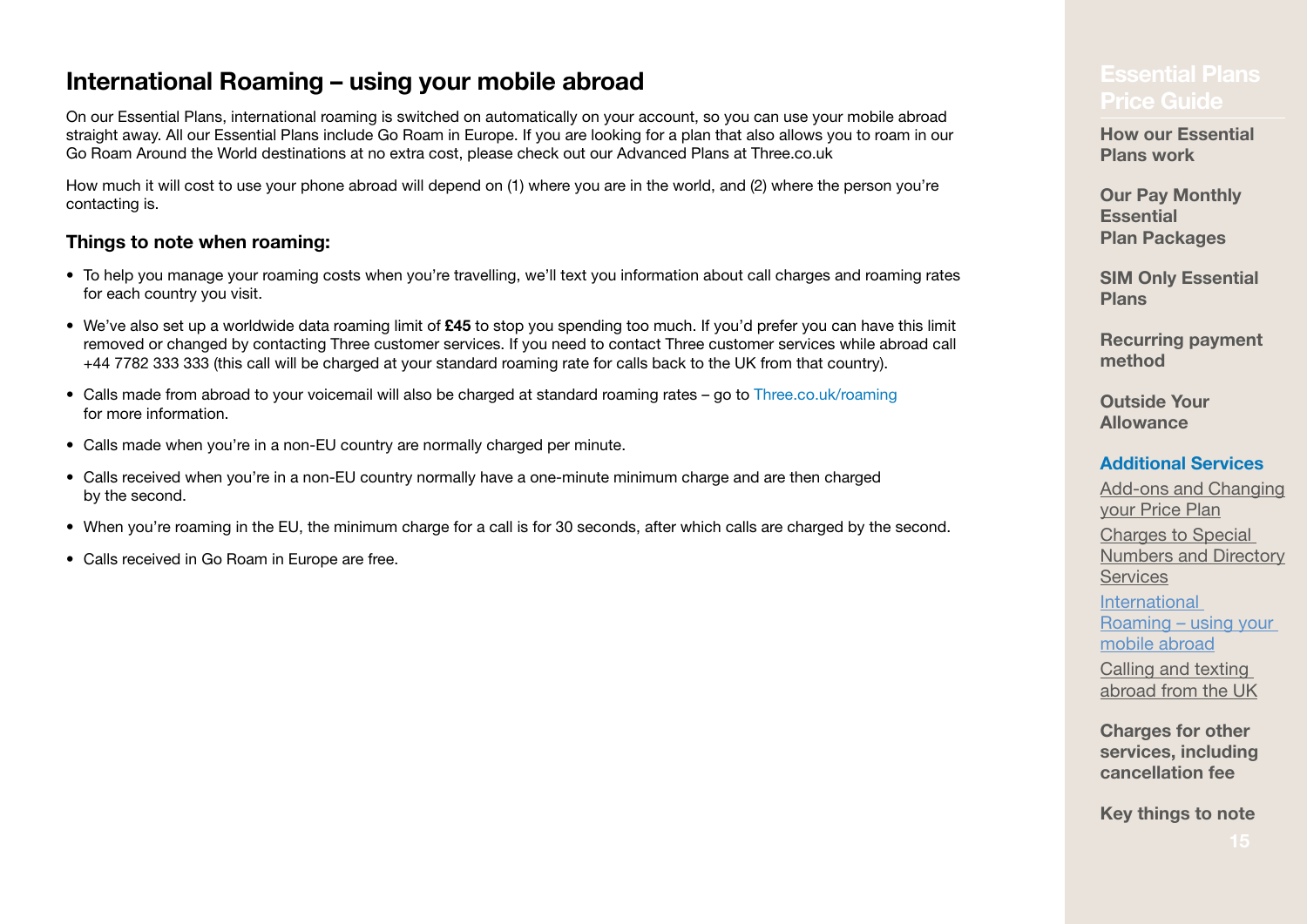To see the **roaming rates you'll be charged for calls and texts,** you'll need to know (1) the Band that the country you're in is in, and (2) which Band the country you're trying to contact falls within. Check the table below to find out:

| <b>Go Roam in Europe</b>                                                                                                                                                                                                                                                                                                                                                                                                                                                                                              | <b>Band 0</b> | <b>Band 1</b>                                                                                                                                                                                                                                                                                                                                                                                       | <b>Band 2</b>                                                                                                                                                                                                                                                     | <b>Band 3</b>                                                                                                                                                                               | <b>Band 4</b>                                             |
|-----------------------------------------------------------------------------------------------------------------------------------------------------------------------------------------------------------------------------------------------------------------------------------------------------------------------------------------------------------------------------------------------------------------------------------------------------------------------------------------------------------------------|---------------|-----------------------------------------------------------------------------------------------------------------------------------------------------------------------------------------------------------------------------------------------------------------------------------------------------------------------------------------------------------------------------------------------------|-------------------------------------------------------------------------------------------------------------------------------------------------------------------------------------------------------------------------------------------------------------------|---------------------------------------------------------------------------------------------------------------------------------------------------------------------------------------------|-----------------------------------------------------------|
| Aland Islands<br>Austria<br>Azores<br><b>Balearic Islands</b><br>Belgium<br>Bulgaria<br>Canary Islands<br>Croatia<br>Cyprus<br>Czech Republic<br>Denmark<br>Estonia<br>Finland<br>France<br>French Guiana<br>Germany<br>Gibraltar<br>Greece<br>Guadeloupe<br>Guernsey<br>Hungary<br>Iceland<br>Ireland<br>Isle of Man<br>Italy<br>Jersey<br>Latvia<br>Liechtenstein<br>Lithuania<br>Luxembourg<br>Madeira<br>Malta<br>Martinique<br>Mayotte<br>Norway<br>Poland<br>Portugal<br>Réunion<br>Romania<br>Saint Barthélemy | Monaco        | Andorra<br>Australia<br>Bosnia and Herzegovina<br>Brazil<br>Canada<br>Chile<br>Colombia<br>Costa Rica<br>El Salvador<br>Guatemala<br>Hong Kong<br>Indonesia<br>Israel<br>Macau<br>Macedonia<br>Montenegro<br>New Zealand<br>Nicaragua<br>North Cyprus<br>Panama<br>Peru<br>Puerto Rico<br>Singapore<br>South Africa<br>Sri Lanka<br>Turkey<br>Uruguay<br>US Virgin Islands<br><b>USA</b><br>Vietnam | Rest of the world (that is, not<br>within Bands 0, 1, 3 or 4).<br>If you can't see the country<br>you're looking for and want to<br>double check if it falls within<br>this Band, go to Three.co.uk/<br>roaming to see if you can use<br>your Three device there. | Cape Verde<br>Cuba<br>Ethiopia<br>Georgia<br>Kuwait<br>Malaysia<br>Maldives<br>Morocco<br>Oman<br>Russia<br>Tunisia<br>Turkmenistan<br>Ukraine<br><b>United Arab Emirates</b><br>Uzbekistan | Ships, Ferries, Airplanes and<br><b>Maritime Networks</b> |
| Saint Martin<br>San Marino<br>Slovakia<br>Slovenia<br>Spain                                                                                                                                                                                                                                                                                                                                                                                                                                                           |               |                                                                                                                                                                                                                                                                                                                                                                                                     |                                                                                                                                                                                                                                                                   |                                                                                                                                                                                             |                                                           |
| Sweden<br>Switzerland<br>The Netherlands<br>Vatican City                                                                                                                                                                                                                                                                                                                                                                                                                                                              |               |                                                                                                                                                                                                                                                                                                                                                                                                     |                                                                                                                                                                                                                                                                   |                                                                                                                                                                                             |                                                           |

## **[Price Guide](#page-0-0)**

**[How our Essential](#page-2-0)  [Plans work](#page-2-0)**

**Our Pay Monthly Essential Plan Packages**

**[SIM Only Essential](#page-4-0)  [Plans](#page-4-0)**

**[Recurring payment](#page-5-0)  [method](#page-5-0)**

**[Outside Your](#page-6-0)  [Allowance](#page-6-0)**

#### **[Additional Services](#page-7-0)**

Add-ons and Changing [your Price Plan](#page-8-0) [Charges to Special](#page-10-0)  [Numbers and Directory](#page-10-0)  **[Services](#page-10-0)** [International](#page-13-0)  Roaming [– using your](#page-13-0)  [mobile abroad](#page-13-0) Calling and texting

abroad from the UK

**[Charges for other](#page-19-0)  [services, including](#page-19-0)  [cancellation fee](#page-19-0)**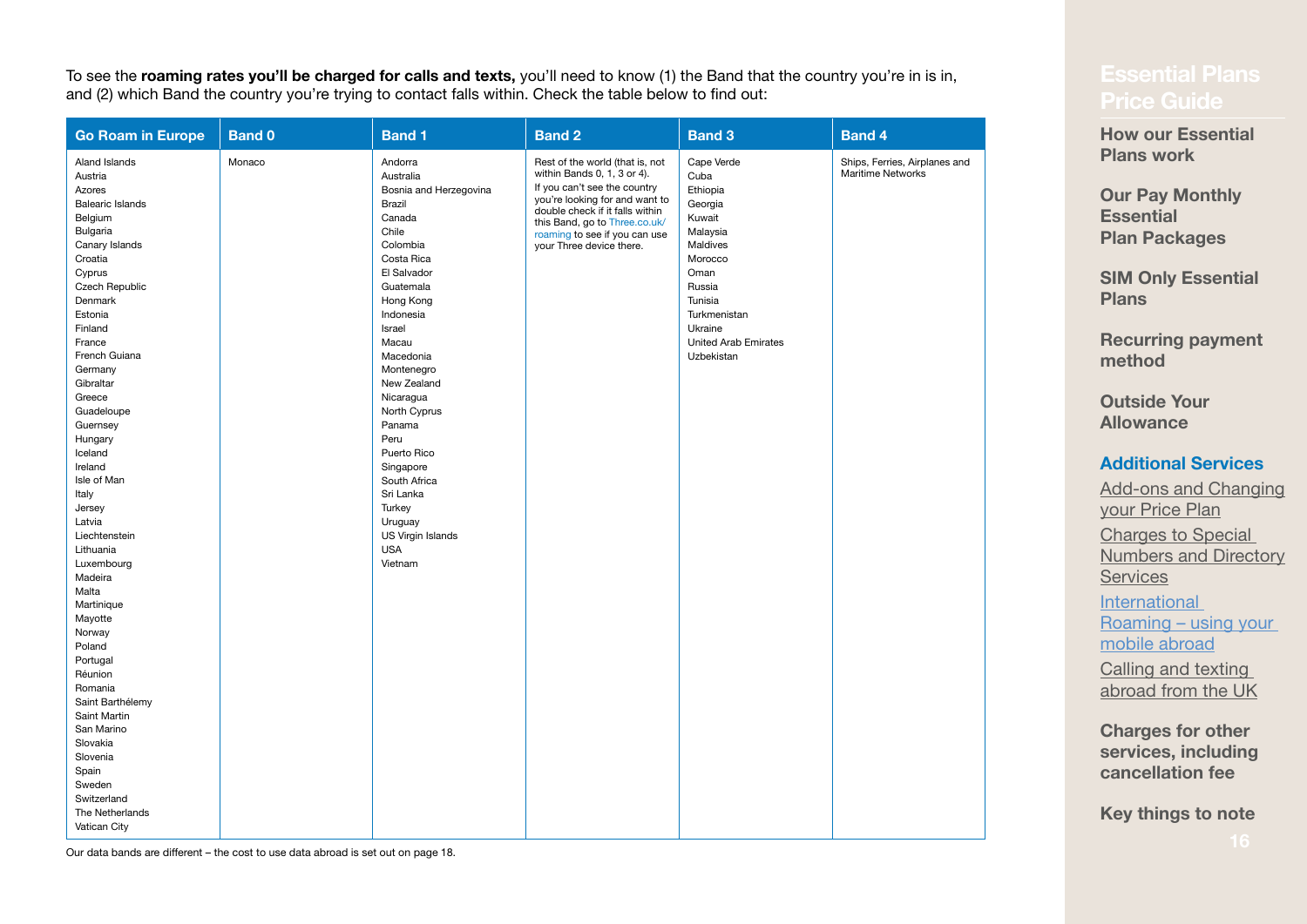### **Making and receiving voice calls when abroad**

Find out more about the cost of calling international special numbers at **Three.co.uk/nts**)

| Where are you calling or receiving voice calls? |                      |                                                                 |                                                    |                                                          |  |  |
|-------------------------------------------------|----------------------|-----------------------------------------------------------------|----------------------------------------------------|----------------------------------------------------------|--|--|
| from?                                           |                      | Calling back to the UK and within the<br>same Band (per minute) | Calling anywhere else in the world<br>(per minute) | Cost to receive a call when in this Band<br>(per minute) |  |  |
| alling                                          | Go Roam in<br>Europe | Comes out of allowance (3p outside of allowance)                | £1.40                                              | Free                                                     |  |  |
| ö<br>э                                          | Band 0               | 10p                                                             | £1.40                                              | 0.9 <sub>p</sub>                                         |  |  |
| ٥                                               | Band 1               | £1.40                                                           | £1.40                                              | 99 <sub>p</sub>                                          |  |  |
| ၑ<br>$\boldsymbol{\omega}$<br>ၜႍ                | Band 2               | £2.00                                                           | £2.00                                              | £1.25                                                    |  |  |
| Whe                                             | Band 3               | £3.00                                                           | £3.00                                              | £1.25                                                    |  |  |
|                                                 | Band 4               | £3.00                                                           | £3.00                                              | £1.25                                                    |  |  |

#### **Sending and receiving texts when abroad**

|                  |                   | Cost to send an SMS back to the UK and to a<br>Go Roam in Europe destination | Cost to send an<br><b>SMS anywhere else</b><br>in the world | <b>Cost to receive</b> |
|------------------|-------------------|------------------------------------------------------------------------------|-------------------------------------------------------------|------------------------|
| ഊ                | Go Roam in Europe | Out of allowance, then 2p/SMS                                                | 1.6p/SMS*                                                   | Free                   |
|                  | Band 0            | 4p                                                                           |                                                             | Free                   |
| ire you<br>from? | Band 1            | 35p                                                                          |                                                             | Free                   |
|                  | Band 2            | 35p                                                                          |                                                             | Free                   |
|                  | Band 3            | 35p (unless you're in Russia, Cuba or Tunisia, in which case it'll cost 50p) |                                                             | Free                   |
|                  | Band 4            | 50 <sub>p</sub>                                                              |                                                             | Free                   |

\* 1.3p/SMS if in the Aland Islands, French Guiana, Gibraltar, Guadeloupe, Iceland, Liechtenstein, Martinique, Mayotte, Norway, Réunion and Switzerland.

#### **Video calling and sending photo and video messages when abroad**

|                                                    |                   | Cost to call back to the<br><b>UK and Go Roam in Europe</b><br>destinations | <b>Cost to call anywhere</b><br>else in the world | <b>Cost to receive</b> | <b>MMS</b>                                                          |
|----------------------------------------------------|-------------------|-----------------------------------------------------------------------------|---------------------------------------------------|------------------------|---------------------------------------------------------------------|
|                                                    | Go Roam in Europe | Comes out of allowance, then 3p/min                                         | £1.40                                             | Free                   |                                                                     |
| , you making<br>call from?<br>Where are<br>a video | Band 0            | 10 <sub>p</sub>                                                             | £1.40                                             | 0.9 <sub>p</sub>       | 65p/MMS<br>(sent from anywhere<br>in the world);<br>free to receive |
|                                                    | Band 1            | £2.00                                                                       | £2.00                                             | £1.50                  |                                                                     |
|                                                    | Band 2            | £2.00                                                                       | £2.00                                             | £1.50                  |                                                                     |
|                                                    | Band 3            | £2.00                                                                       | £2.00                                             | £1.50                  |                                                                     |
|                                                    | Band 4            | £2.00                                                                       | £2.00                                             | £1.50                  |                                                                     |

**[How our Essential](#page-2-0)  [Plans work](#page-2-0)**

**Our Pay Monthly Essential Plan Packages**

**[SIM Only Essential](#page-4-0)  [Plans](#page-4-0)**

**[Recurring payment](#page-5-0)  [method](#page-5-0)**

**[Outside Your](#page-6-0)  [Allowance](#page-6-0)**

#### **[Additional Services](#page-7-0)**

Add-ons and Changing [your Price Plan](#page-8-0) [Charges to Special](#page-10-0)  [Numbers and Directory](#page-10-0)  **[Services](#page-10-0)** [International](#page-13-0)  Roaming [– using your](#page-13-0)  [mobile abroad](#page-13-0) Calling and texting abroad from the UK

**[Charges for other](#page-19-0)  [services, including](#page-19-0)  [cancellation fee](#page-19-0)**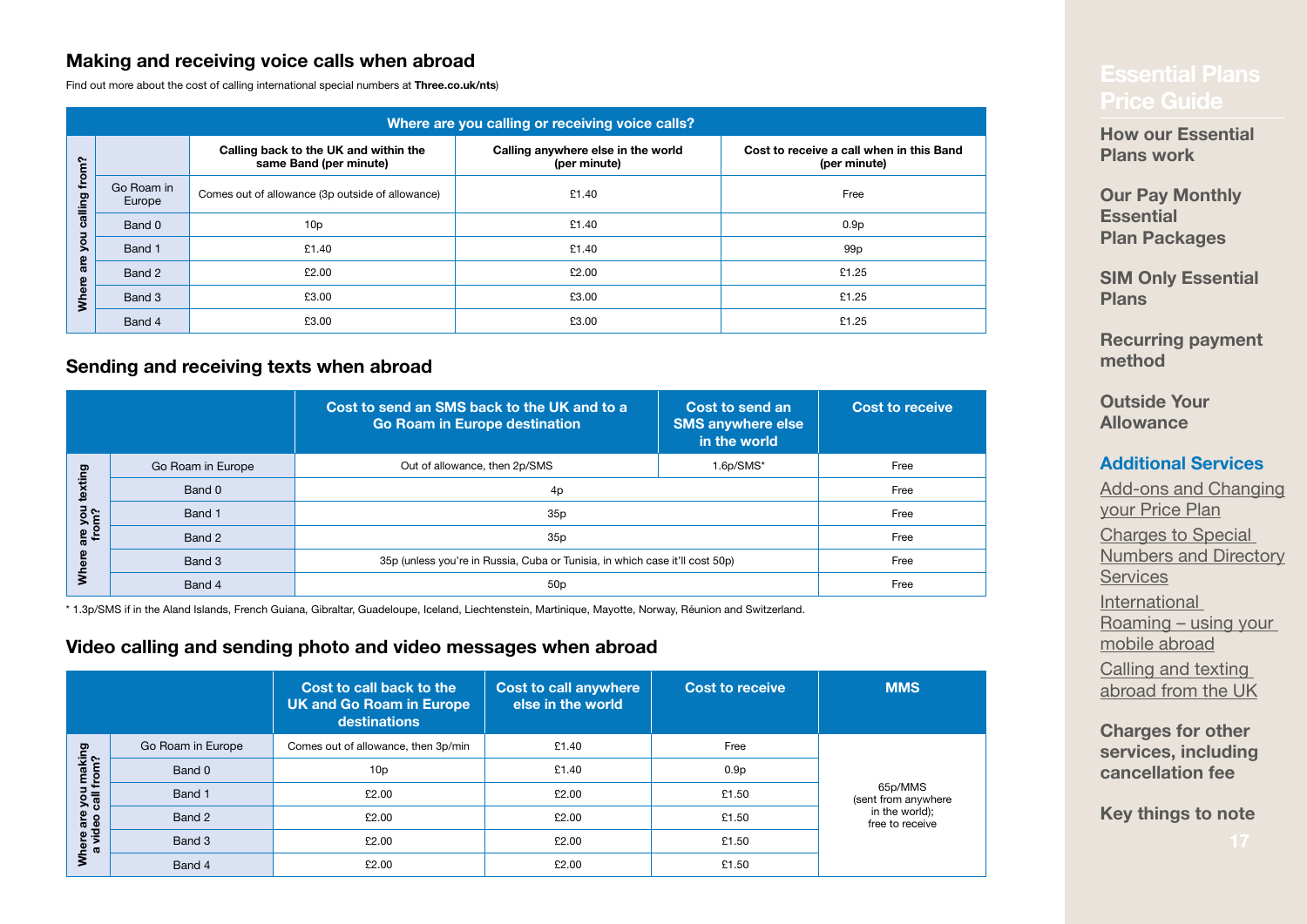#### <span id="page-17-0"></span>**Internet and data usage abroad**

When you roam onto other international networks where data roaming is available, the charges below will apply.

The speed and availability of Internet access when abroad will depend on a number of factors, including which network you are roaming on and the services they have available – for example, 4G networks may not be available, in which case you may only be able to enjoy 3G speeds. Other factors which may affect the speeds that you'll experience include your distance from the nearest mast, your location in a building, local geography, and the type of device you're using. Certain services such as audio and/or video streaming may be slower as a result than in the UK. For the latest information on which countries you can roam in, and on which networks, visit [www.Three.co.uk/roaming](http://www.Three.co.uk/roaming)

<span id="page-17-1"></span>

| <b>Band</b>                                                  | <b>Countries</b>                                                                                                                                                                                                                                                                                                                                                                                                                                                                                                                                          | <b>Cost per MB</b>                                            |
|--------------------------------------------------------------|-----------------------------------------------------------------------------------------------------------------------------------------------------------------------------------------------------------------------------------------------------------------------------------------------------------------------------------------------------------------------------------------------------------------------------------------------------------------------------------------------------------------------------------------------------------|---------------------------------------------------------------|
| Go Roam in Europe<br>(EU and selected<br>European countries) | Aland Islands, Austria, Azores, Balearic Islands, Belgium, Bulgaria, Canary Islands, Croatia,<br>Cyprus, Czech Republic, Denmark, Estonia, Finland, France, French Guiana, Germany,<br>Gibraltar, Greece, Guadeloupe, Guernsey, Hungary, Iceland, Ireland, Isle of Man, Italy, Jersey,<br>Latvia, Liechtenstein, Lithuania, Luxembourg, Madeira, Malta, Martinique, Mayotte, Norway,<br>Poland, Portugal, Réunion, Romania, Saint Barthélemy, Saint Martin, San Marino, Slovakia,<br>Slovenia, Spain, Sweden, Switzerland, The Netherlands, Vatican City. | Comes out of<br>allowance (1p/<br>MB outside of<br>allowance) |
| Data Band 1                                                  | Monaco                                                                                                                                                                                                                                                                                                                                                                                                                                                                                                                                                    | 10 <sub>p</sub>                                               |
| Data Band 2                                                  | Australia, Benin, Botswana, Brazil, Chile, Colombia, Costa Rica, Cyprus (North),<br>El Salvador, Guatemala, Hong Kong, India, Indonesia, Israel, Ivory Coast, Japan, Macau, New<br>Zealand, Nicaragua, Peru, Philippines, Puerto Rico, Singapore, South Africa, Sri Lanka, Taiwan,<br>Thailand, Turkey, Uruguay, US Virgin Islands, USA, Vietnam, Yemen.                                                                                                                                                                                                  | £3                                                            |
| Data Band 3                                                  | Rest of the world – including Maritime Networks (Ships, Ferries, Cruise Liners) and Airlines.                                                                                                                                                                                                                                                                                                                                                                                                                                                             | £6                                                            |

Data charges are for data sent and received and are calculated to the nearest kilobyte. If you're roaming in a destination where our Data Passport is available (see [page](#page-9-0) 10), you can also choose to buy an unlimited, unrestricted data allowance for a daily charge of £5 which lasts until midnight (UK time) on the day of purchase.

#### **Is there any other information about Go Roam in Europe that I should know?**

- Use of Three Services in our Go Roam in Europe destinations is subject to our fair use policies which may be updated from time to time:
- You can use a portion of your data allowance each month at no extra cost. If you have a data allowance greater than 12GB, you can use up to 12GB of data each month to get online. If you use 12GB and still have remaining data allowance available, you can continue to use your data, but this is subject to a surcharge currently 0.3p/MB.
- There are no fair use limits for calls made or texts sent to standard landline or mobile numbers within our Go Roam in Europe destinations or back to the UK.
- Go Roam in Europe is intended for our UK customers, who are UK residents visiting one of the destinations for short periods, like holidays or business trips. It isn't designed for people who live abroad or stay for extended periods.
- As such, if you roam exclusively in one or more of our Go Roam in Europe destinations for any two complete months in a rolling 12-month period, we may suspend international roaming on your account, meaning you will no longer be able to use your phone or device abroad. Of course, we'll let you know in advance if this is likely to happen.
- If you spend a full month abroad but some of that time is spent in a destination that isn't included in Go Roam in Europe, this fair use policy won't apply.

You can find out more about Go Roam in Europe at three.co.uk/go-roam. And just so you know, we reserve the right to extend, withdraw or modify the terms of Go Roam and/or the destinations of service included at any time.

You can choose to purchase our Data Passport (page 10) which will give you an unlimited data allowance until midnight (UK time) on the day of purchase. You can also use the Data Passport to create a Personal Hotspot.

## **[Price Guide](#page-0-0)**

**[How our Essential](#page-2-0)  [Plans work](#page-2-0)**

**Our Pay Monthly Essential Plan Packages**

**[SIM Only Essential](#page-4-0)  [Plans](#page-4-0)**

**[Recurring payment](#page-5-0)  [method](#page-5-0)**

**[Outside Your](#page-6-0)  [Allowance](#page-6-0)**

#### **[Additional Services](#page-7-0)**

Add-ons and Changing [your Price Plan](#page-8-0) Charges to Special [Numbers and Directory](#page-10-0)  **[Services](#page-10-0)** [International](#page-13-0)  Roaming [– using your](#page-13-0)  [mobile abroad](#page-13-0)

Calling and texting abroad from the UK

**[Charges for other](#page-19-0)  [services, including](#page-19-0)  [cancellation fee](#page-19-0)**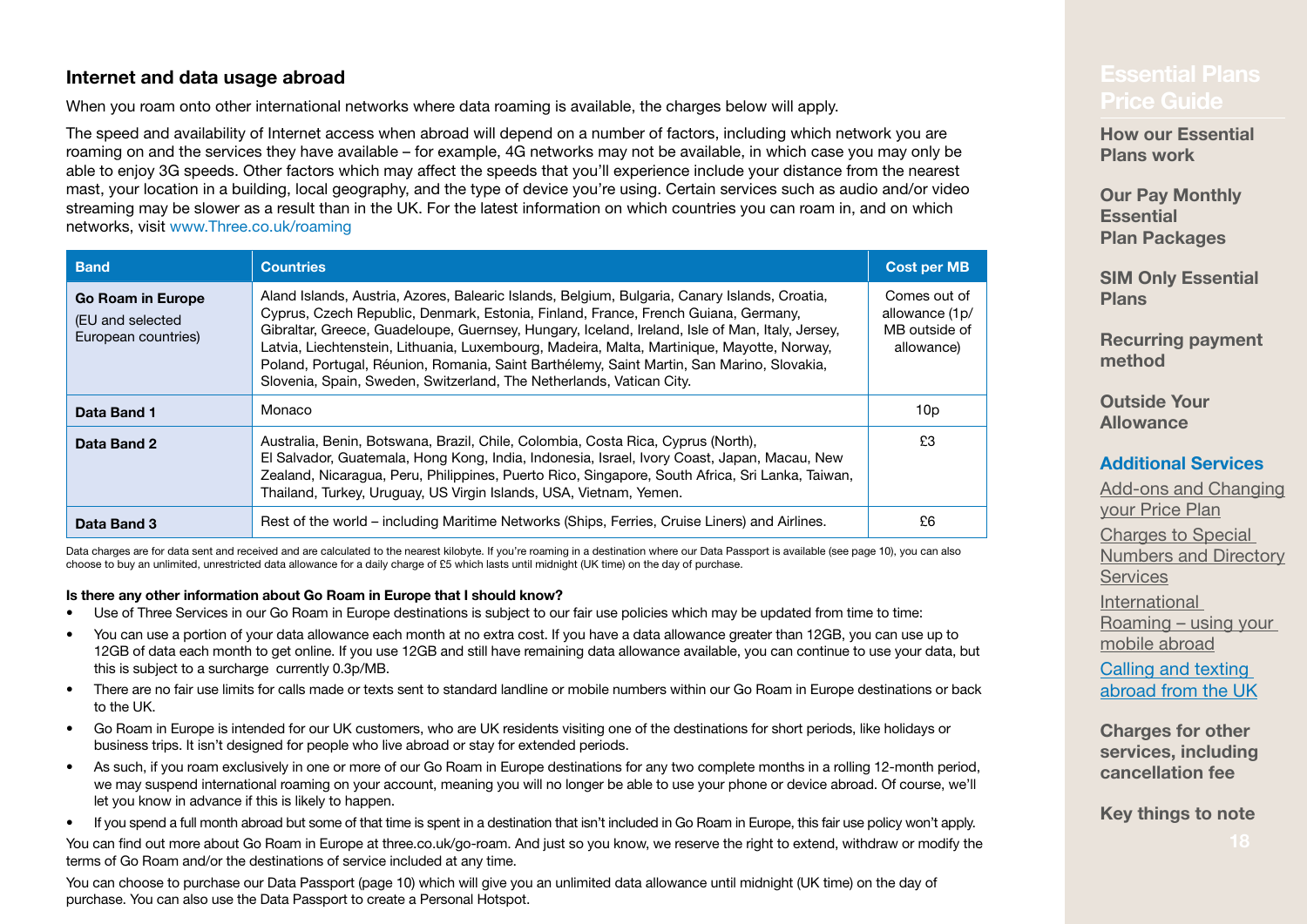## **Calling and texting abroad from the UK**<br>[Price Guide](#page-0-0)

If you're using your device to call an international number from the UK, the cost will depend on which country you are calling. You won't be charged if you receive a call from an international number when in the UK.

#### **Voice calls made from the UK to a standard international landline or mobile number**

| Where are you calling?                                                                                                                                                                                                                                                                                                                                                                                                                                         | Cost (per minute) |
|----------------------------------------------------------------------------------------------------------------------------------------------------------------------------------------------------------------------------------------------------------------------------------------------------------------------------------------------------------------------------------------------------------------------------------------------------------------|-------------------|
| Aland Islands, Austria, Belgium, Bulgaria, Croatia, Cyprus, Czech Republic, Denmark, Estonia, Finland, France, French<br>Guiana, Germany, Gibraltar, Greece, Guadeloupe, Guernsey, Hungary, Iceland, Ireland, Jersey, Isle of Man, Italy,<br>Latvia, Liechtenstein, Lithuania, Luxembourg, Malta, Martinique, Monaco, The Netherlands, Norway, Poland, Portugal,<br>Réunion, Romania, San Marino, Slovakia, Slovenia, Spain, Sweden, Switzerland, Vatican City | 19.5p             |
| All other international destinations                                                                                                                                                                                                                                                                                                                                                                                                                           | £3                |

If you're calling abroad regularly, don't forget to check out our Call Abroad Add-ons on [page](#page-10-1) 11.

#### **Voice calls made from the UK to international special numbers**

Charges for these calls are shown on page 13.

If you're sending messages (or making video calls) from the UK to an international number, the cost is the same regardless of where you're messaging or calling:

| Charges from the UK to any country                                                                                                                                                                                                                                                                                                                                                                                                                                    | Cost to send<br>(per message) or<br>make a video call<br>(per minute) | <b>Cost to receive</b> |
|-----------------------------------------------------------------------------------------------------------------------------------------------------------------------------------------------------------------------------------------------------------------------------------------------------------------------------------------------------------------------------------------------------------------------------------------------------------------------|-----------------------------------------------------------------------|------------------------|
| SMS to Aland Islands, Austria, Belgium, Bulgaria, Croatia, Cyprus, Czech Republic, Denmark, Estonia, Finland,<br>France, French Guiana, Germany, Gibraltar, Greece, Guadeloupe, Guernsey, Hungary, Iceland, Ireland, Jersey, Isle<br>of Man, Italy, Latvia, Liechtenstein, Lithuania, Luxembourg, Malta, Martinique, Monaco, The Netherlands, Norway,<br>Poland, Portugal, Réunion, Romania, San Marino, Slovakia, Slovenia, Spain, Sweden, Switzerland, Vatican City | 6.2p                                                                  | Free                   |
| SMS to all other international destinations                                                                                                                                                                                                                                                                                                                                                                                                                           | 65 <sub>p</sub>                                                       | Free                   |
| <b>Photo Message</b>                                                                                                                                                                                                                                                                                                                                                                                                                                                  | 65 <sub>p</sub>                                                       | Free                   |
| Video Message                                                                                                                                                                                                                                                                                                                                                                                                                                                         | 65 <sub>p</sub>                                                       | Free                   |
| Video Call                                                                                                                                                                                                                                                                                                                                                                                                                                                            | £1.532                                                                | Free                   |

**[How our Essential](#page-2-0)  [Plans work](#page-2-0)**

**Our Pay Monthly Essential Plan Packages**

**[SIM Only Essential](#page-4-0)  [Plans](#page-4-0)**

**[Recurring payment](#page-5-0)  [method](#page-5-0)**

**[Outside Your](#page-6-0)  [Allowance](#page-6-0)**

#### **[Additional Services](#page-7-0)**

Add-ons and Changing [your Price Plan](#page-8-0) Charges to Special [Numbers and Directory](#page-10-0)  [Services](#page-10-0) [International](#page-13-0)  Roaming [– using your](#page-13-0)  [mobile abroad](#page-13-0) Calling and texting abroad from the UK

#### **[Charges for other](#page-19-0)  [services, including](#page-19-0)  [cancellation fee](#page-19-0)**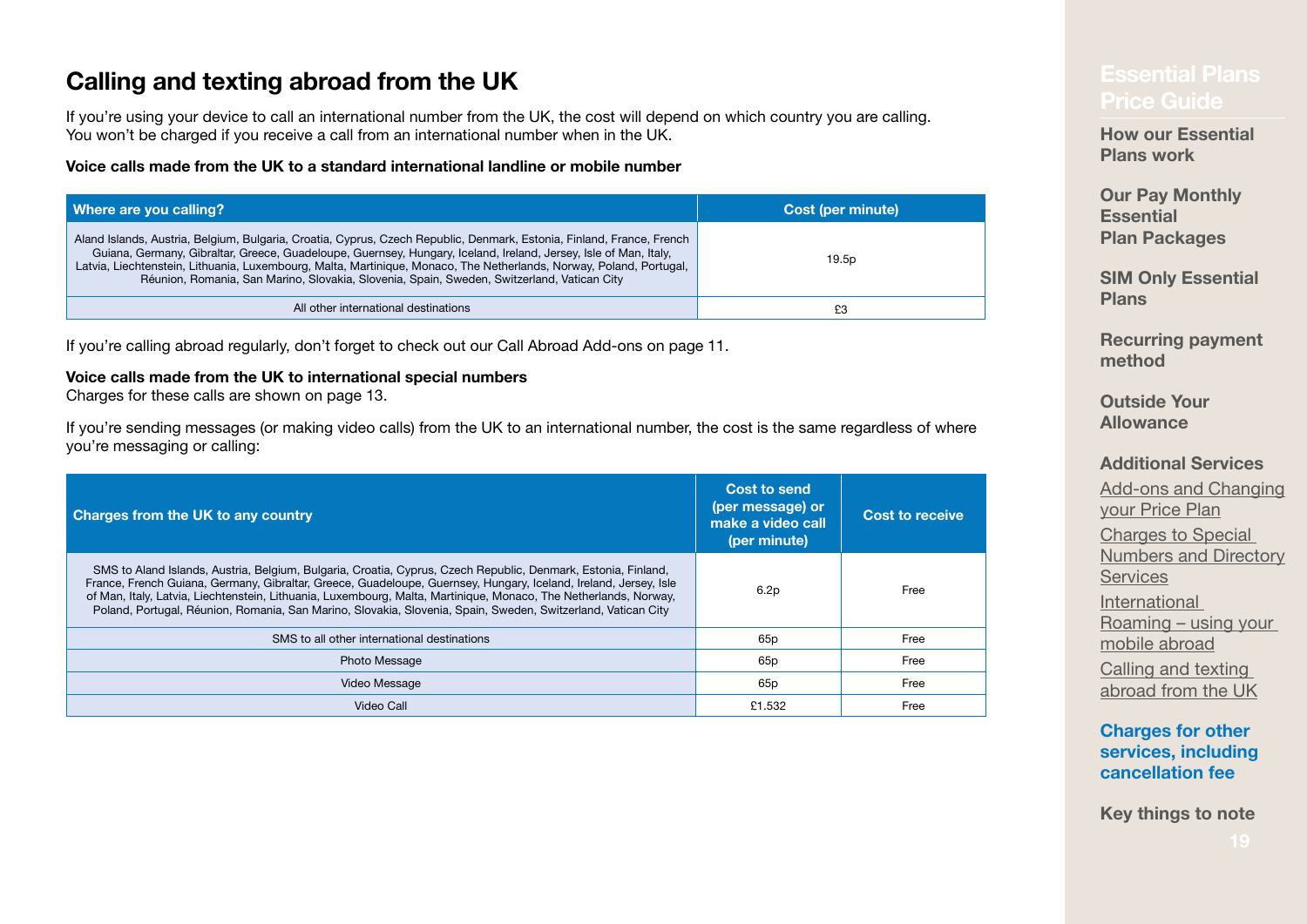# <span id="page-19-0"></span>**Charges for other services, [Price Guide](#page-0-0) Plans including cancellation fee**

## **We charge you for a range of other activities**

| <b>Charges for other services</b>    | <b>Price</b>                                                                                                                                                                                                                                                                      |  |
|--------------------------------------|-----------------------------------------------------------------------------------------------------------------------------------------------------------------------------------------------------------------------------------------------------------------------------------|--|
| Text delivery report                 | 1.2p per request                                                                                                                                                                                                                                                                  |  |
| <b>Additional copy of invoice</b>    | Up to £5.11 per copy                                                                                                                                                                                                                                                              |  |
| <b>Fully itemised bill</b>           | £2.50                                                                                                                                                                                                                                                                             |  |
| <b>Charge for a replacement SIM</b>  | Free                                                                                                                                                                                                                                                                              |  |
| <b>Unlock Fee for Three handsets</b> | Free                                                                                                                                                                                                                                                                              |  |
| Change of phone number               | £10.21                                                                                                                                                                                                                                                                            |  |
| <b>Cancellation Fee</b>              | Lump sum equivalent to the total of the Monthly Charges remaining<br>during the Minimum Term of your agreement less a variable discount,<br>currently 3%. We reserve the right to vary the amount of the percentage<br>discount from time to time. See calculation example below. |  |
| Charge for failed / late payment     | £5.11                                                                                                                                                                                                                                                                             |  |

| Cancellation fee calculation example                       |                                     |  |
|------------------------------------------------------------|-------------------------------------|--|
| <b>Monthly Charge</b>                                      | £25                                 |  |
| Total of Monthly Charges remaining during the Minimum Term | £25 x 6 months = £150               |  |
| Less discount of 3%                                        | £150 - £4.50 (3% of £150) = £145.50 |  |
| <b>Cancellation Fee</b>                                    | £145.50                             |  |

**How our Essential [Plans work](#page-2-0)**

**Our Pay Monthly Essential Plan Packages**

**[SIM Only Essential](#page-4-0)  [Plans](#page-4-0)**

**[Recurring payment](#page-5-0)  [method](#page-5-0)**

**[Outside Your](#page-6-0)  [Allowance](#page-6-0)**

**[Additional Services](#page-7-0)**

Add-ons and Changing [your Price Plan](#page-8-0) Charges to Special [Numbers and Directory](#page-10-0)  **[Services](#page-10-0)** [International](#page-13-0)  Roaming [– using your](#page-13-0)  [mobile abroad](#page-13-0) Calling and texting abroad from the UK

**[Charges for other](#page-19-0)  [services, including](#page-19-0)  [cancellation fee](#page-19-0)**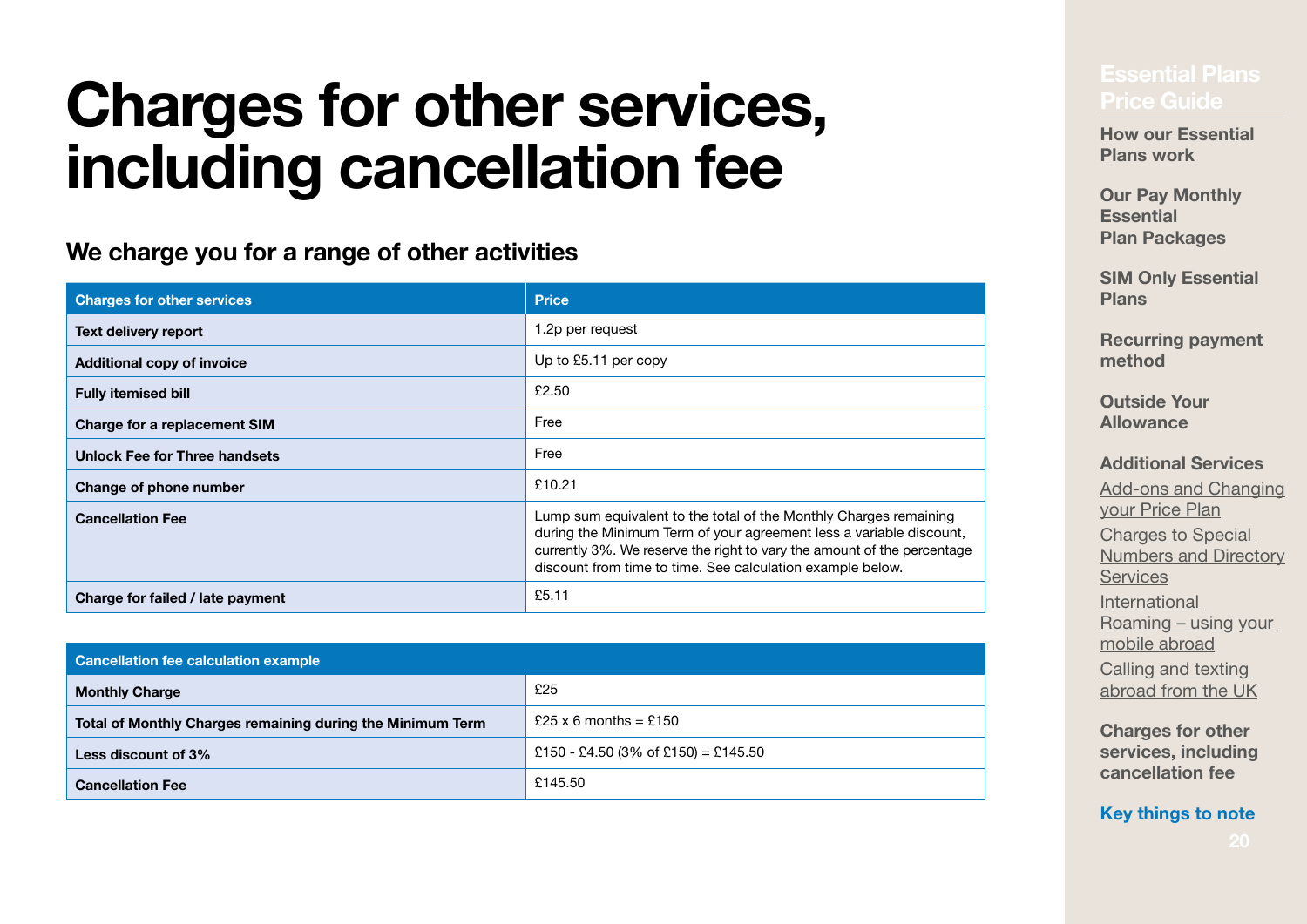# <span id="page-20-0"></span>**Key things to note** *Price Guide*

We've set out some of the questions that we often get asked, and their answers below.

#### **About your Essential Plan allowance**

Your Essential Plan includes a monthly allowance of Voice minutes. Texts and Data can be used within the UK for voice calls (to standard UK landlines starting 01, 02, 03, and UK mobiles), text messages sent to a standard UK mobile number or data use. Plus, if you're in one of our Go Roam in Europe destinations, you can also use your voice and text to respectively call and text standard landline and mobile Go Roam in Europe numbers. It's worth remembering that if you don't use up your allowance in a month, you'll lose the unused portion, as it doesn't roll over to the next month.

After your monthly allowance is used up, prices for use outside of your allowance, including for additional calls or messages, are shown on pages [6](#page-5-1)[–8.](#page-7-0) If your inclusive allowance of voice minutes runs out during a call, we will charge you for the remainder of the call at the charges published in this guide.

#### **How can I use my Voice minutes?**

• Inclusive Voice minutes in any packages or Add-ons are for voice calls made within the UK to any other standard UK mobile (beginning 07 but excluding certain non-standard numbers – see [page](#page-10-0) 11 for details). UK landlines (beginning 01, 02 and 03) and voicemail (retrieved by calling 123 from your mobile in the UK). Inclusive voice minutes in any package or Add-on can also be used when roaming within our Go Roam in Europe destinations to call standard landline or mobile numbers in that or any other Go Roam in Europe destination.

#### **How can I use my Text allowance?**

- Inclusive texts are for SMS texts sent within the UK to a UK standard mobile (beginning 07 but excluding certain non-standard numbers see [page](#page-10-0) 11 for details) or while in a Go Roam in Europe destination to text within this band.
- Texts within a monthly allowance cannot be converted into: text messages sent to a non-UK standard mobile number; messages sent while abroad (except for text messages sent within Go Roam in Europe destinations to an international mobile number from a Go Roam in Europe destination); text messages received; photo and/or video messages; or alerts received as part of Three's alerts services. These services are also excluded from any Add-on allowances for messages.

#### **How can I use my Data allowance?**

- You can use your plans inclusive Data allowance within the UK and in our Go Roam in Europe destinations to connect to the Internet on your mobile.
- If you're in a Go Roam in Europe destination, you can use up to 12GB each month.
- You can't use your plans inclusive Data allowance to set up a Personal Hotspot on our Essential Plans. If you want to use data to create a Personal Hotspot, you'll need to buy a Monthly Boost Add-on, which can be used not only in the UK but in all of our Go Roam destinations.

#### **What else can't I use my allowances for?**

• International calls and messages; calls and messages made and received while abroad to non-UK numbers (except in our Go Roam in Europe destinations); premium rate calls and messages; reverse charge messages; message alert services; directory service calls; non-geographic numbers (starting 087, 084), UK special numbers (e.g. 090, 070) and international special numbers are excluded from any monthly Add-on allowances.

**How our Essential [Plans work](#page-2-0)**

**Our Pay Monthly Essential Plan Packages**

**[SIM Only Essential](#page-4-0)  [Plans](#page-4-0)**

**[Recurring payment](#page-5-0)  [method](#page-5-0)**

**[Outside Your](#page-6-0)  [Allowance](#page-6-0)**

#### **[Additional Services](#page-7-0)**

Add-ons and Changing [your Price Plan](#page-8-0) Charges to Special [Numbers and Directory](#page-10-0)  **[Services](#page-10-0)** [International](#page-13-0)  Roaming [– using your](#page-13-0)  [mobile abroad](#page-13-0) Calling and texting abroad from the UK

**[Charges for other](#page-19-0)  [services, including](#page-19-0)  [cancellation fee](#page-19-0)**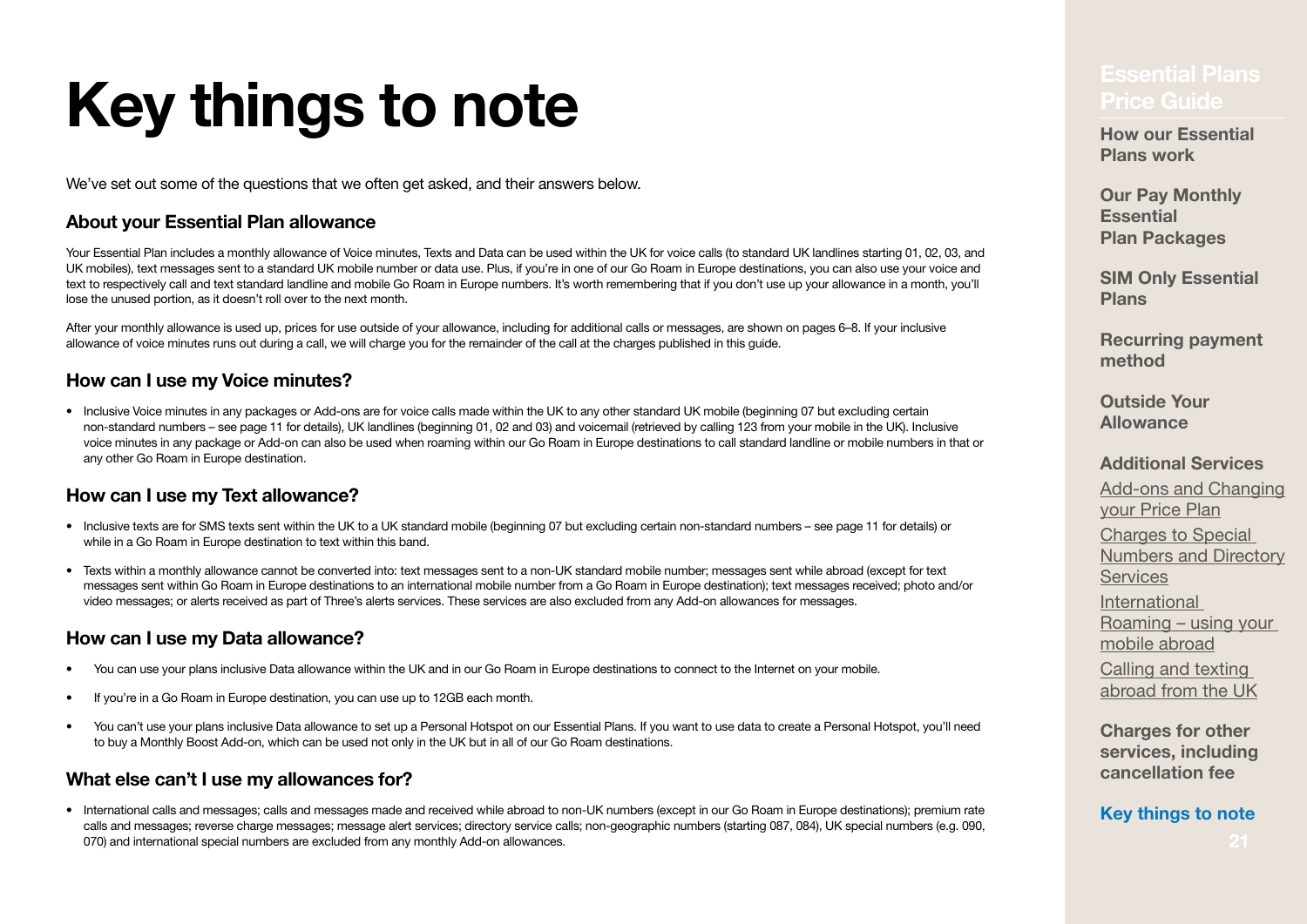#### **What do you mean by unlimited minutes and texts?**

• We ask that you use this allowance within the UK and in our Go Roam in Europe destinations and in accordance with our Terms for Three Services – that is, for personal use only, and not for any illegal, commercial or improper purposes.

#### **Do you break down the cost of my package anywhere?**

Yes – you'll see a breakdown of the exact cost of your package's allowances on [page](#page-1-0) 2 of your monthly bill in the 'Answering your questions' section titled 'About your allowance's unit costs' – we believe this helps you understand the value you're getting from your package. The allowance in each package is set out within the tables on pages 4 and [5](#page-4-0) of this Price Guide.

For example the Essential SIM 500MB Data 200 Minutes – 12-month plan unit costs are as follows (£6 base plan price/allowance offered): 0.61p per voice minute, 0.031p per text, 0.66p per MB. These aren't charges for going over your allowance, these are included in your plan. They also don't include any one-off reductions, discounts, or any Add‑on allowances.

We have set out the unit costs for Add-ons in the table below.

#### **Add-on unit costs**

| Add-on name       | Per MB Cost (pence) |
|-------------------|---------------------|
| Monthly Boost 1GB | 0.49p               |
| Monthly Boost 3GB | 0.23p               |
| Monthly Boost 6GB | 0.13p               |

#### **How do you measure data usage?**

Data usage is measured in bytes, this is then aggregated up into large units of measure

- $\bullet$  Kilobyte (kB) = 1024 bytes
- $\bullet$  Megabyte (MB) = 1024kB
- $\bullet$  Gigabyte (GB) = 1024MB
- $\bullet$  Terabyte (TB) = 1024GB
- $\bullet$  Petabyte (PB) = 1024TB

All current data tariffs are charged and purchased as part of an inclusive allowance and / or as part of an Add-on which provides a specified amount of data you can use for a fixed price. Data usage is calculated based on the amount of data that travels over the data network. Please note that usage may include re-sent data packets and packets added to control the flow of data over the network.

Data is charged at each full MB level. Any partial MB usage will then be prorated as per the customer plan.

## **[Price Guide](#page-0-0)**

**[How our Essential](#page-2-0)  [Plans work](#page-2-0)**

**Our Pay Monthly Essential Plan Packages**

**[SIM Only Essential](#page-4-0)  [Plans](#page-4-0)**

**[Recurring payment](#page-5-0)  [method](#page-5-0)**

**[Outside Your](#page-6-0)  [Allowance](#page-6-0)**

**[Additional Services](#page-7-0)**

Add-ons and Changing [your Price Plan](#page-8-0) Charges to Special [Numbers and Directory](#page-10-0)  **[Services](#page-10-0)** [International](#page-13-0)  Roaming [– using your](#page-13-0)  [mobile abroad](#page-13-0) Calling and texting abroad from the UK

**[Charges for other](#page-19-0)  [services, including](#page-19-0)  [cancellation fee](#page-19-0)**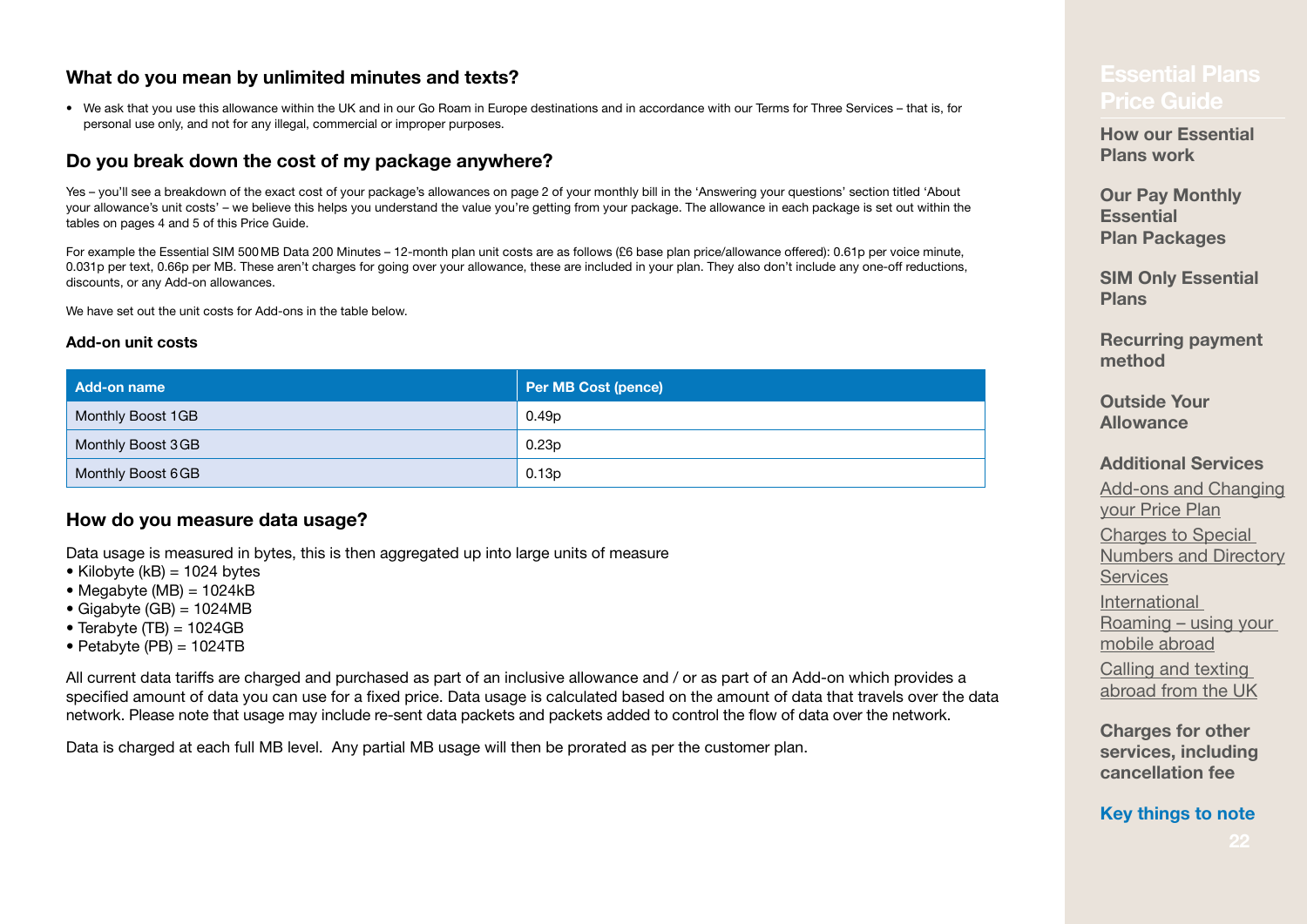#### **International messaging**

Messages sent from the UK to international destinations, messages sent and received whilst abroad, photo and video messages and alerts received as part of Three's Alerts services are excluded from any monthly and/or Add-on allowances for messages. Your international messaging function is subject to services arrangements with respective networks abroad.

### **What will I have to pay if I want to cancel my contract?**

If you ask to cancel your package before the end of your minimum term, you'll be asked to pay a cancellation fee (see 'What do you charge for other services' on [page](#page-19-0) 20). If you are outside of your minimum term and want to cancel your contract, there is no cancellation fee to pay. For more information call Three customer services.

| <b>Monthly Charge</b>                                      | £25                                         |  |
|------------------------------------------------------------|---------------------------------------------|--|
| Total of Monthly Charges remaining during the Minimum Term | $\vert$ £25 x 6 months = £150               |  |
| <b>Less discount of 3%</b>                                 | $\vert$ £150 - £4.50 (3% of £150) = £145.50 |  |
| <b>Cancellation Fee</b>                                    | £145.50                                     |  |

#### **Final Bill Refund**

When you cancel your account, you won't be able to view your bills on My3 or the Three App, so we'll send you your final bill by post. If your account is in credit when it closes, you may be owed a refund. Any refund owed to you over 50p, will be refunded within 14 days of your final bill. This refund will be sent to the bank account linked to your Three account. If you settle your monthly bill by card payment, any refund owed to you will be refunded directly to your card.

If your refund is less than 50p, a refund can be arranged by calling 0333 338 1001, or by using our Live Chat service. If we cannot refund your credit and it remains unclaimed for a period of 6 months, Three will donate this credit to our charity partner.

Please note, not all types of credit are eligible for a refund. To find out more about our terms and conditions on refunds, please visit three.co.uk/terms-conditions.

## **Is there anything else I should note?**

## **Is there a maximum call duration that I should know about?**

Yes – we may end any calls that you make that are longer than two hours' duration, in order to prevent you from incurring excessive,

inadvertent costs. If this does happen, and you wish to continue your call, please simply redial.

## **[Price Guide](#page-0-0)**

**[How our Essential](#page-2-0)  [Plans work](#page-2-0)**

**Our Pay Monthly Essential Plan Packages**

**[SIM Only Essential](#page-4-0)  [Plans](#page-4-0)**

**[Recurring payment](#page-5-0)  [method](#page-5-0)**

**[Outside Your](#page-6-0)  [Allowance](#page-6-0)**

#### **[Additional Services](#page-7-0)**

Add-ons and Changing [your Price Plan](#page-8-0) Charges to Special [Numbers and Directory](#page-10-0)  **[Services](#page-10-0)** [International](#page-13-0)  Roaming [– using your](#page-13-0)  [mobile abroad](#page-13-0) Calling and texting abroad from the UK

**[Charges for other](#page-19-0)  [services, including](#page-19-0)  [cancellation fee](#page-19-0)**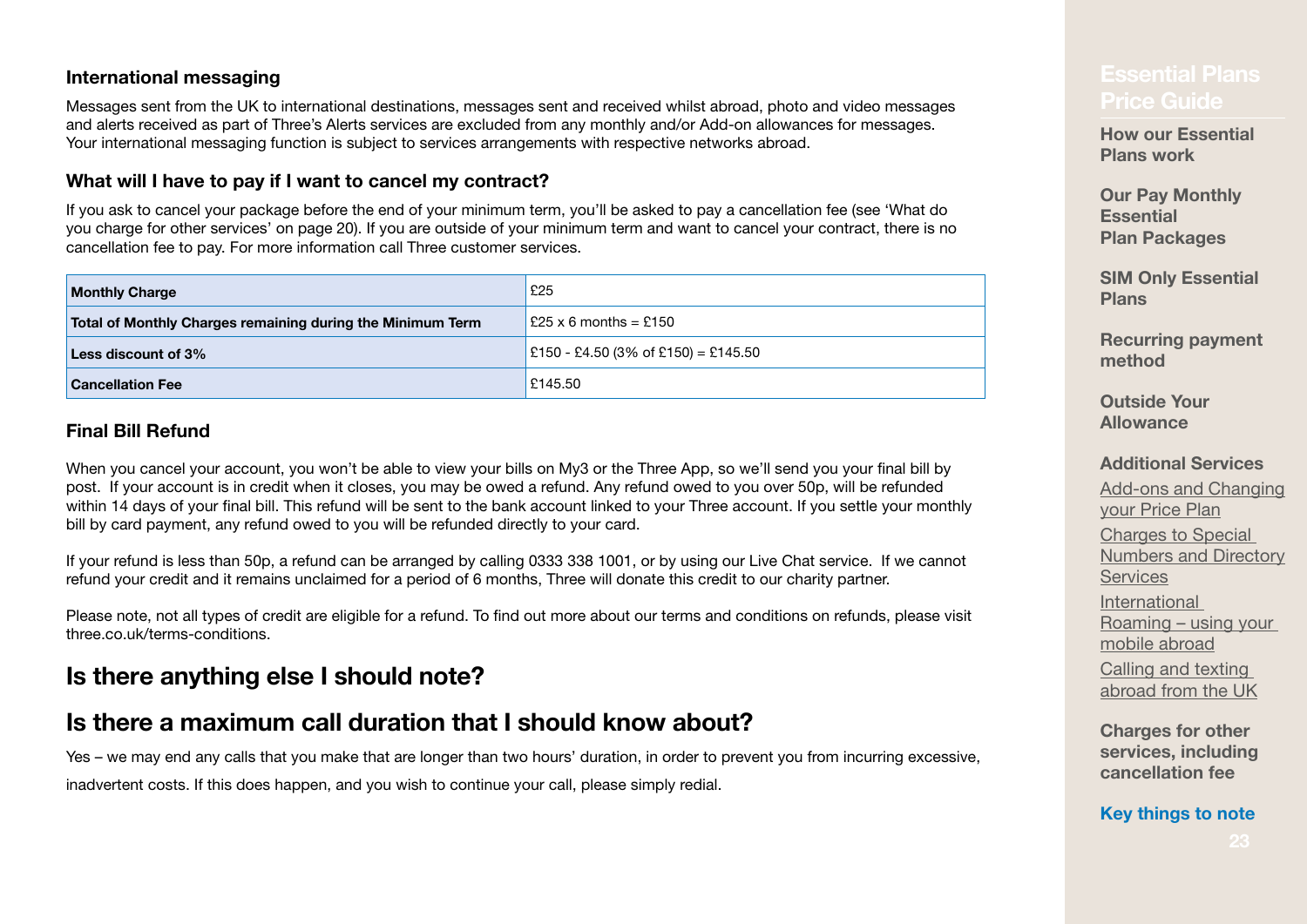## **Can I set up a Call Return?**

Yes – you can return a call directly to someone who has left you a message by simply keying # at the end of their message. This is called Call Return (returning a call directly from the voicemail service).

When using Call Return, calls are charged at your standard price plan rates or from any inclusive allocation, as though you had made the call directly. Call Returns will be shown separately on your bill.

Call Return from voicemail may not be made to certain numbers such as international and premium rate numbers. Any call‑barring restrictions you have will also apply. You can only return one call directly from the voicemail service. As soon as you finish the call you will be disconnected and will have to redial into voicemail if you wish to continue listening to your voicemail.

If you divert your incoming calls to another number, we'll charge you for each redirected call. The cost of the redirected call depends on the type of number.

### **Charging/billing**

- All calls (except calls to short code, premium rate numbers and EU roaming calls) are treated as a minimum of one minute. Calls of more than one minute are treated as lasting for their actual duration, with fractions of a second being rounded to the nearest second (this does not apply to some roaming calls, calls to Service Numbers and Special Calls).
- Calls to Service Numbers (starting 084, 087, 09 and 118) are charged differently from other numbers. The Access Charge element of these calls will be treated as a minimum of one minute. If your call lasts less than one minute, your Access Charge will be rounded up to a duration of one minute. For calls of more than one minute, the Access Charge element is treated as lasting for its actual duration, with fractions of a second being rounded to the nearest second. The Service Charge element is set by the company you're calling, and may comprise (1) a price per minute Service Charge; (2) a price per call Service Charge; (3) a price per call Service Charge plus a price per minute Service Charge (which runs from the start of your call); and (4) a price per call Service Charge plus a price per minute Service Charge (which runs from 60 seconds after the call starts). If the Service Charge includes a price per minute Service Charge, this will be treated as lasting its actual duration (except if the first 60 seconds have been excluded), with fractions of a second being rounded to the nearest second. For example, if you make a call to a service number, where the Service Charge is 10p per minute, which is simply charged at a price per minute rate, and your call lasts 30 seconds, you'll be charged a total of 70p for this call, as the Access Charge element will be rounded up to a duration of one minute at 65p plus 5p for the 30 seconds of call time for the Service Charge element.
- Each individual charge on your bill is shown with VAT included (where relevant), and is rounded up or down to the nearest tenth of a penny to make it easier to read. This rounding process means that the total charges you see on our bill summary page may not always be identical to the 'Total due by' charge you see on the front page of your bill. Don't worry, this is normal and you're not being overcharged or undercharged. The actual amount you need to pay is the one shown on your bill's front page, next to 'Total due by'.

## **[Price Guide](#page-0-0)**

**[How our Essential](#page-2-0)  [Plans work](#page-2-0)**

**Our Pay Monthly Essential Plan Packages**

**[SIM Only Essential](#page-4-0)  [Plans](#page-4-0)**

**[Recurring payment](#page-5-0)  [method](#page-5-0)**

**[Outside Your](#page-6-0)  [Allowance](#page-6-0)**

**[Additional Services](#page-7-0)**

Add-ons and Changing [your Price Plan](#page-8-0) Charges to Special [Numbers and Directory](#page-10-0)  **[Services](#page-10-0)** [International](#page-13-0)  Roaming [– using your](#page-13-0)  [mobile abroad](#page-13-0) Calling and texting abroad from the UK

**[Charges for other](#page-19-0)  [services, including](#page-19-0)  [cancellation fee](#page-19-0)**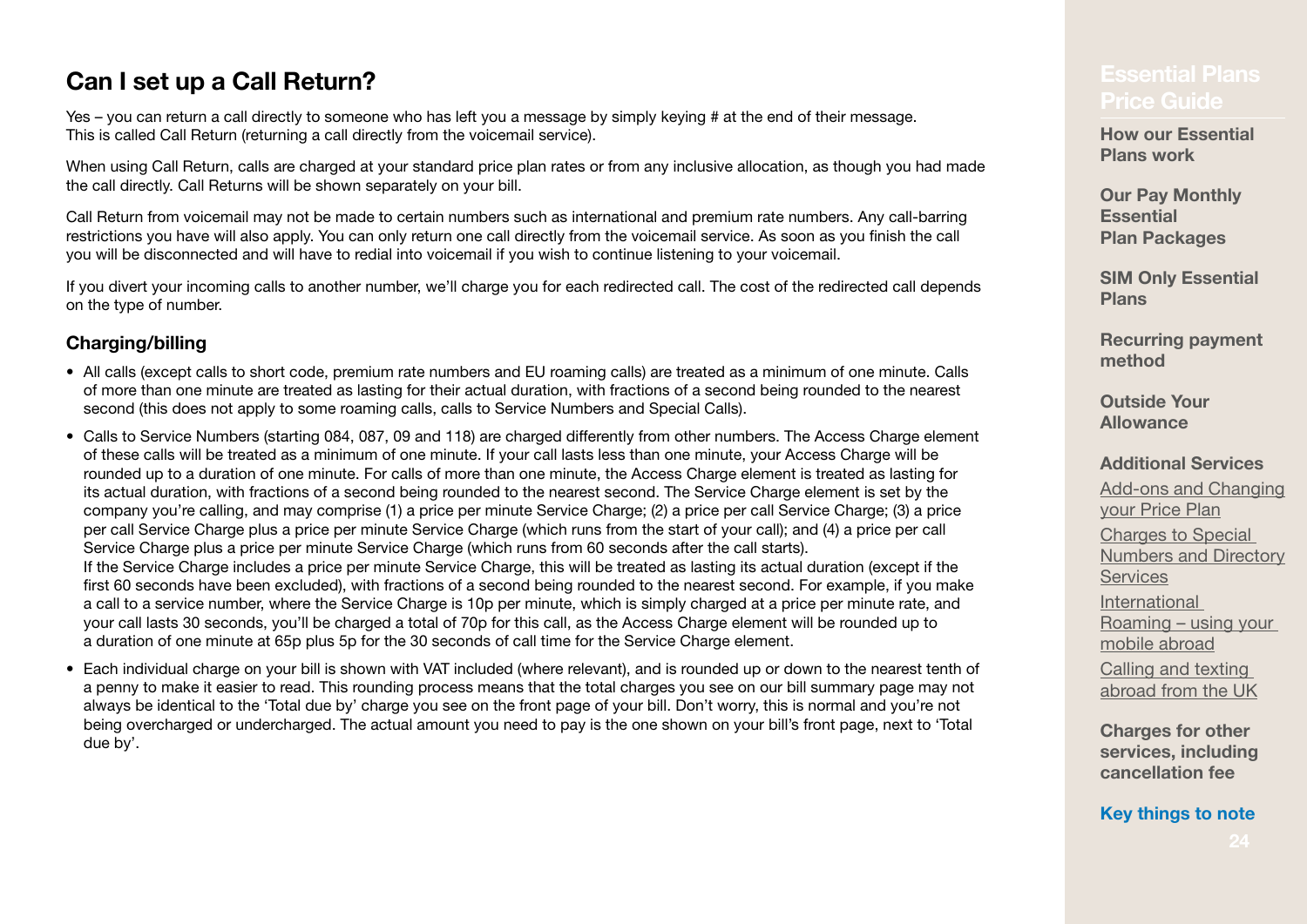#### **Spend Caps**

We ask all new and upgrading customers at point of sale if they want to set a spend cap on their monthly bills. If they choose to do so, the cap will be applied to their account within 7 days of the request. The spend cap can be set or changed by the customer at any time – visit [Three.co.uk/control-your-spend](http://Three.co.uk/control-your-spend)

### **Spend Limits**

We've automatically applied limits to the amount you spend on third party digital content and premium rate calls (including directory enquiries) and messages (including SMS shortcode messages). The limits are £40 per single payment transaction and the cumulative sum of £240 for payment transactions made over the course of a calendar month. These limits are set by law and can't be changed. For more information, including confirmation of what types of transactions are affected, visit [Three.co.uk/spendlimits](http://Three.co.uk/spendlimits)

### **VAT invoices**

These plans are for your personal use only and are not intended for commercial use – this means that if you signed up to one of these plans on or after 18 August 2016, we're afraid we will not be able to issue you with a VAT invoice in relation to this account. If you do need a VAT invoice in relation to your mobile account, please have a look at one of our Business Plans.

If you joined us before 18 August 2016, you may be able to request a VAT invoice subject to a few simple verification checks – please note that Three will only issue a tax invoice on these plans where it is obliged to do so, in accordance with VAT regulations. You can make this request by calling 333 from a Three phone, or 0333 338 1001 from any other phone (standard call rate applies) and select the Billing option.

### **First Month Pro-Rated**

Unless otherwise stated, your first month's allowance and charge for your price plan or Add‑on will depend on when in the month you join Three or when you decide to select your Add-on. Whenever that is, you can start using your allowance for your price plan or Add-on straight away. We'll work out an appropriate allowance and charge to take you to the end of the first month. After that, you simply pay the standard monthly recurring charge or Add‑on charge for a full month's allowance. The exception to this is if you purchase one of our Add Personal Hotspot Add-ons, the first month of which will not be pro-rated. You will simply receive the full monthly allowance and be charged the full amount for that Add-on in the first month of purchase.

## **[Price Guide](#page-0-0)**

**[How our Essential](#page-2-0)  [Plans work](#page-2-0)**

**Our Pay Monthly Essential Plan Packages**

**[SIM Only Essential](#page-4-0)  [Plans](#page-4-0)**

**[Recurring payment](#page-5-0)  [method](#page-5-0)**

**[Outside Your](#page-6-0)  [Allowance](#page-6-0)**

#### **[Additional Services](#page-7-0)**

Add-ons and Changing [your Price Plan](#page-8-0) Charges to Special [Numbers and Directory](#page-10-0)  **[Services](#page-10-0)** [International](#page-13-0)  Roaming [– using your](#page-13-0)  [mobile abroad](#page-13-0) Calling and texting abroad from the UK

**[Charges for other](#page-19-0)  [services, including](#page-19-0)  [cancellation fee](#page-19-0)**